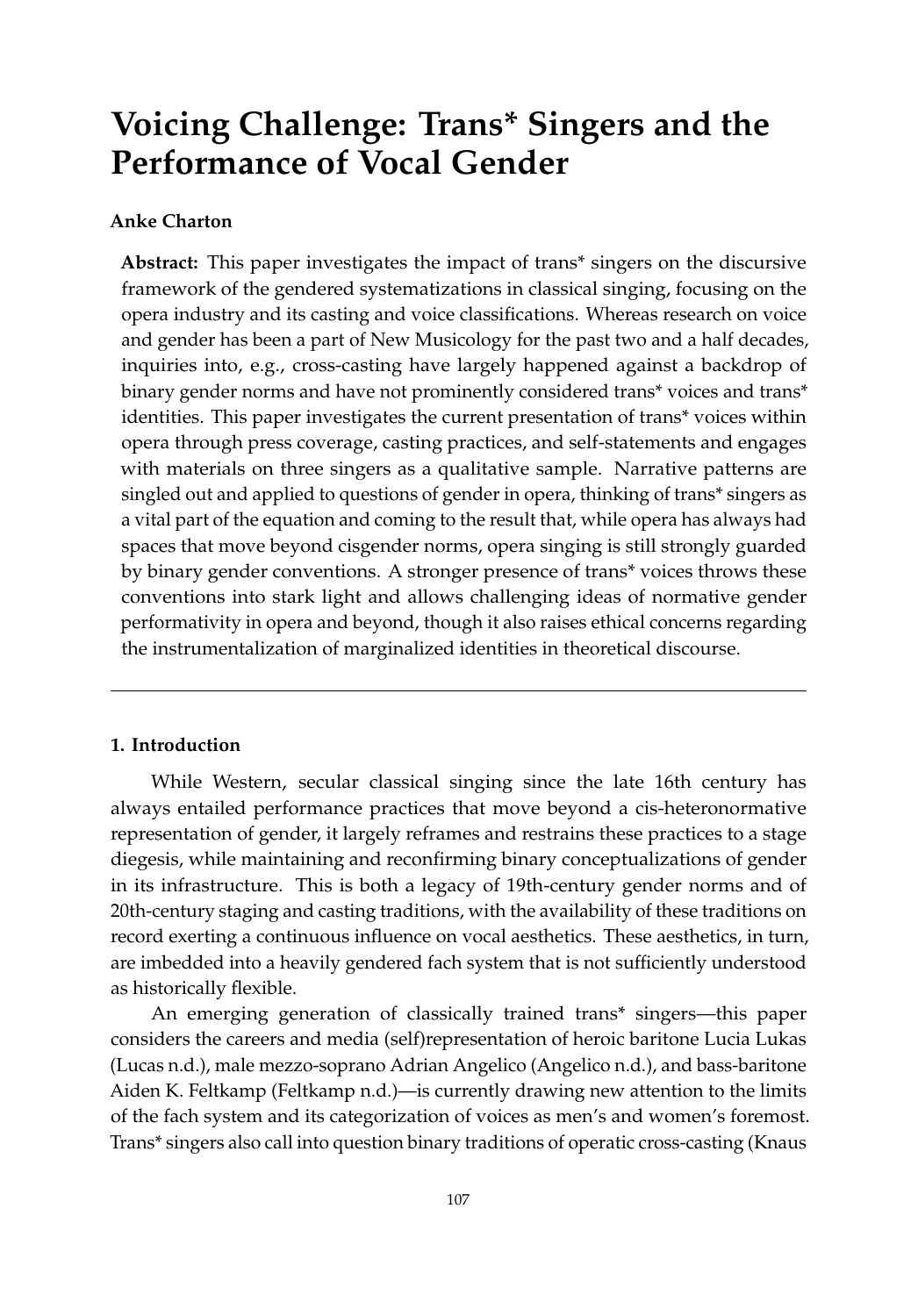[2011\)](#page-17-1), the (im)possibility of an ungendered stage body [\(Barba](#page-15-1) [1995,](#page-15-1) pp. 9–11), and the performativity of gender identity at large [\(Butler](#page-15-2) [1990\)](#page-15-2). Following that, I trace the historical construction of vocal gender and its assessments in musicological research, to then question its configuration through the lens of trans\* singers' careers and presentations.

#### **2. Historical Development**

The 19th-century reframing of gender as an essentialized biological dichotomy echoed in mental and affective dispositions—which casts earlier configurations of power, class, and gender such as the *femme forte* aside—limited the earlier scope of onstage gender expression in opera. With singing voices being divided into men's and women's voices first, earlier flexibility was largely abolished. Bass, baritone, and tenor were codified as exclusively male vocal profiles. They were also codified as the only profiles available to men, while contralto, mezzo-soprano, and soprano became equivalent female sound ranges. This binary set-up was mirrored in gendering technical approaches, such as the use of chest and head register. From the 1840s onward, it left only marginal space for so-called cross-casting practices that saw male roles embodied by female singers and, scarcely, female roles written for male singers [\(Hadlock](#page-16-1) [2001;](#page-16-1) [Seedorf](#page-18-0) [2015\)](#page-18-0). Within those operatic spaces, there will likely have been singers who might have identified, in current terminology and current cultural settings, as trans\*. Some interpretations—theirs and others—will have been queerer than the available terminology depicts. A detailed historic case study should delve into that. Here, I merely want to stress that the term 'cross-casting', which implies exchanging one thing for another as if it were a binary scale achieving an inverted balance, can obscure prior presence of trans\* performances. The term 'cisgender' carries similar coinage of opposites [\(Enke](#page-16-2) [2012\)](#page-16-2). It is used here with the intention to visibilize essentialized ascriptions.

Male roles written expressively for cisgender female singers as of the mid-19th century fell exclusively into the realm of adolescent contested masculinity, framed most popularly in the figure of the pageboy [\(Hadlock](#page-16-1) [2001;](#page-16-1) [Andr](#page-15-3)é [2006;](#page-15-3) [Charton](#page-15-4) [2012a\)](#page-15-4). These parts could not be taken on by a grown cisgender male singer without destabilizing his masculinity. Some of these parts were even written within an emerging consciousness of lesbian identity that in turn overrode the gender assignation of the stage diegesis [\(Reynolds](#page-18-1) [1995,](#page-18-1) pp. 132, 143–46; [Charton](#page-15-4) [2012a,](#page-15-4) pp. 298–99). It served to fetishize women's bodies for a male gaze, while at the same time offering an involuntary space of queer self-recognition [\(Blackmer and Smith](#page-15-5) [1995\)](#page-15-5).

Women's roles for male singers appeared rarely and were generally stigmatized as negative, e.g., with the tenor casting of the Witch in Humperdinck's *Hänsel and Gretel* or the hellish Cook in Prokofiev's *Love for the Three Oranges*.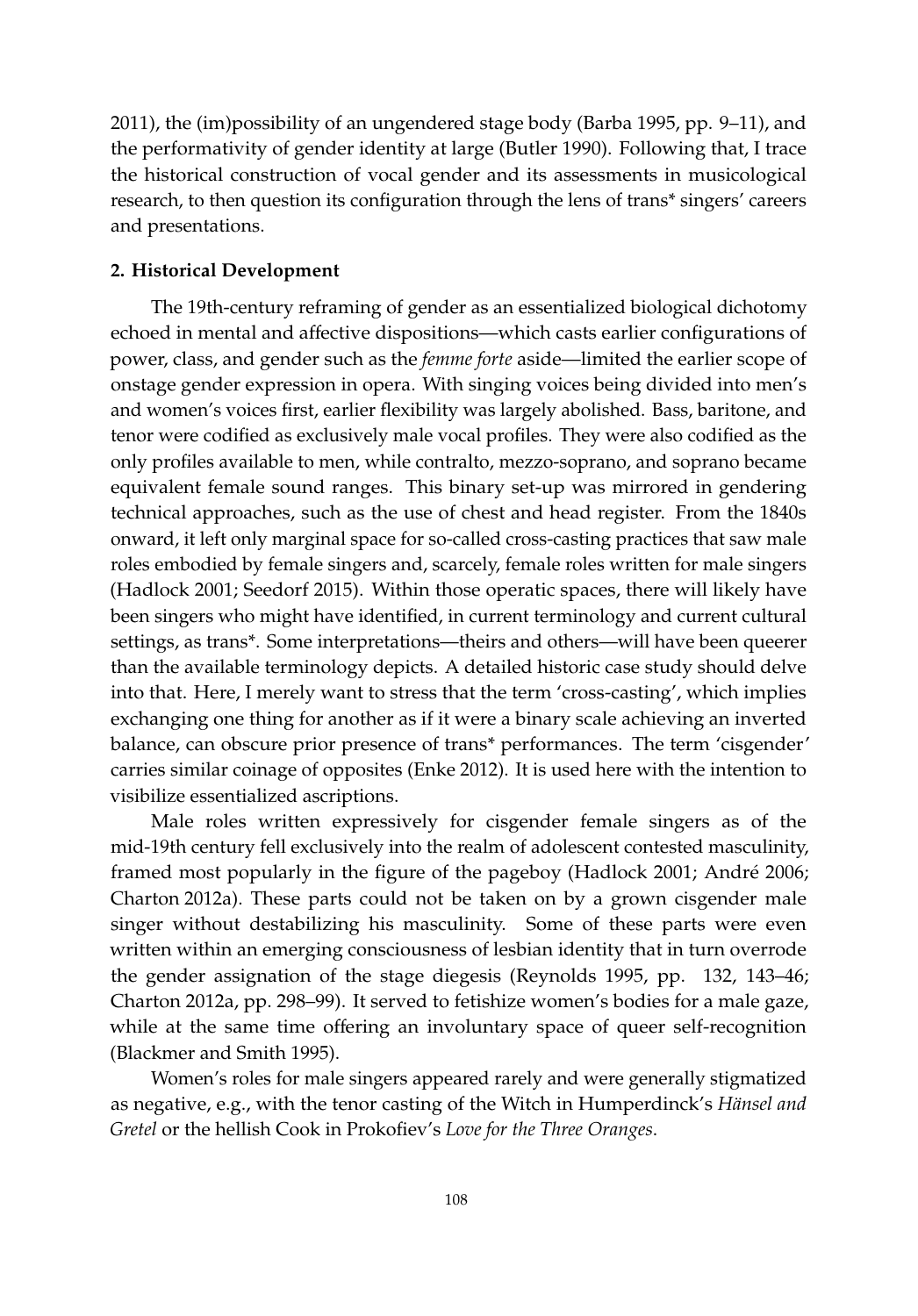These castings worked against the backdrop of a gendered voice system that assigned absolute tone ranges to men's and women's voices. Since tone ranges largely overlap, even if in different parts of a voice (i.e., the highest notes of a bass or baritone may equal the lowest notes of a high soprano) [\(Grotjahn](#page-16-3) [2005,](#page-16-3) p. 36; [Nadoleczny](#page-17-2) [1923,](#page-17-2) p. 30), this system also prescribed a gendered approach to those ranges to clearly differentiate sound as either male or female. This is most evident in the debates concerning the use of chest register in women's voices, seen as poor in taste, and of *voix mixte* and use of head register in male voices. The male falsetto was judged as effeminate and unartistic for most of the 20th century [\(Fuchs](#page-16-4) [1967,](#page-16-4) p. 120). It is obvious in these ongoing negotiations of gendered vocal spaces that there are no fixed male or female tone ranges and that categorizations depend on shifting notions of gender, both in relation to voice and at large [\(Grotjahn](#page-16-3) [2005\)](#page-16-3).

The pre-1840s opera repertoire offers a glance at vocal embodiments of heroic masculinity which was tied to a high voice range, independent of the sex of the singer taking on the role. Heroic femininity was situated in the same voice range. Absolute tonal ranges were not gendered until the late eighteenth century, in particular in the core genre of *opera seria*. The soprano voice, embodying an also metaphorical height that placed it close to the celestial, was the preferred range for the vocal depiction of Baroque heroes and heroines alike [\(McClary](#page-17-3) [2013\)](#page-17-3), whether emitted by a body presenting as male or female offstage. This allowed for casting practices that did not tie gender performance exclusively to identically sexed bodies [\(Seedorf](#page-18-2) [2016,](#page-18-2) pp. 205–9). It still largely reified a gender binary in an array of heroic and marginalized male or female identities, but allowed for exceptions and placed less importance on a singer's sex.

The role repertoire of Early Baroque and Baroque opera frequently includes supernatural, allegorical, and mythical roles which also go beyond a simple assignation of male or female. While they may not fully escape gendered notions toward a nonbinary conceptualization, they move and shift instead between the numinous sphere of the deities of Antiquity and the trickster-like gender fluidity of commedia dell'arte-inspired roles.

Reassessing these spaces outside of a binary matrix, and the diverse histories that may be attached to them, is necessary in the presence of classically trained trans\* singers. They make clear how much casting practices in the opera industry still rely on a gender binary rooted in the 19th century. Trans\* singers also invite us to critically reevaluate the stance of queer musicology and its preconceptions in addressing gender in opera. Although musicological research of the past twenty-five years has investigated classical singing as a space where queer gender expression has held a place for centuries, this space has been largely thought from a cisgender and binary perspective of cross-casting.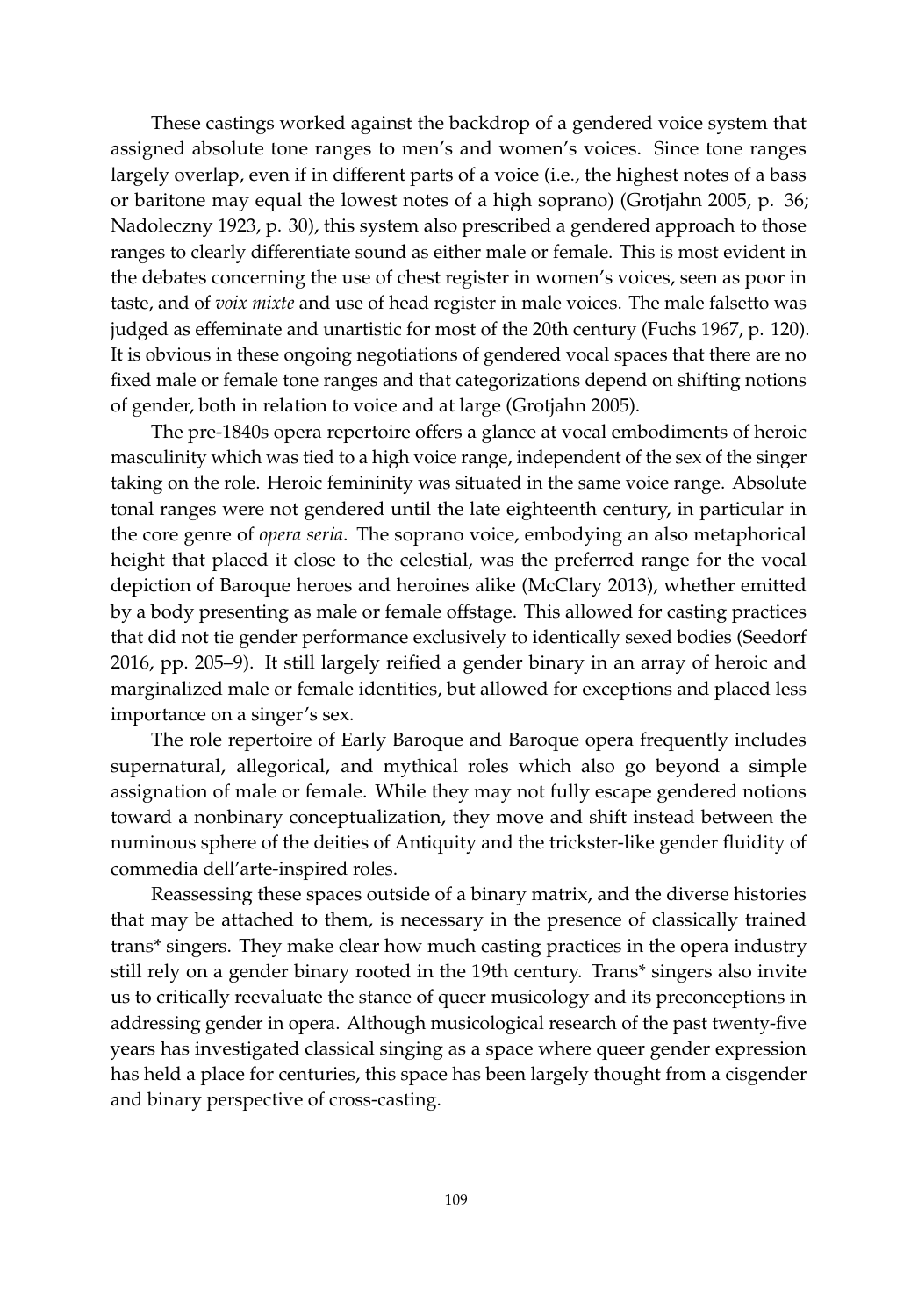Vocal gender and the recognition thereof is not a given; it is learned and performed and read as such. It can, if applied rigidly, limit spaces of artistic expression. Thinking of trans\* voices both as singing voices and as identities expressed as part of the choir enriches classical singing: they challenge notions of fixed vocal classification and exclusionary casting practices that ultimately limit chances of artistic expression for all singers and their audiences.

The growing field of Transgender Studies [\(Stryker](#page-18-3) [2006\)](#page-18-3) is echoed by a more largely visible scene of trans\* and nonbinary artists. Contemporary composers who may identify as trans\* or nonbinary address specific voice-related issues of transitioning, such as vocal mutation linked to testosterone, in their work [\(Hennies](#page-17-4) [2017;](#page-17-4) [Veloce](#page-18-4) [n.d.;](#page-18-4) [Hülcker](#page-17-5) [n.d.\)](#page-17-5). Neo Hülcker's collaborative performance *Konzert für Stimme im Stimmbruch* (2018), e.g., addressed his own vocal mutation into lower tonal range.

Research in musicology that addresses the construction of vocal gender and the relation of gender, singing, and stage performance from a queer perspective, in particular as gay and lesbian perspectives, can be traced back to the mid-1990s [\(Koestenbaum](#page-17-6) [1993;](#page-17-6) [Brett et al.](#page-15-6) [1994;](#page-15-6) [Blackmer and Smith](#page-15-5) [1995;](#page-15-5) [Abel](#page-15-7) [1997;](#page-15-7) [Smart](#page-18-5) [2000\)](#page-18-5). It built on earlier feminist research [\(McClary](#page-17-7) [1991\)](#page-17-7). Nonetheless, while this research opened a space for thinking gay and queer identities in classical music, it largely conceptualized queerness through an implicitly cisgender lens, though genderfluidity was, in the vocabulary of the time, addressed (see, e.g., [Heller](#page-17-8) [2003,](#page-17-8) pp. 220–62).

Applying a later terminology—such as "trans\*" and "cis"—to earlier timeframes is necessarily anachronistic. An existing terminology elevates and marginalizes, it shapes how we describe ourselves and how we can imagine ourselves. It governs self-expression and available identities. Talking about one era with the tools of another is a work both frustrating and inevitable, as the tools have not been made for that specific context, yet we do not have others at our disposal. Considering the long history of opera and history of queer musicology alike, there will always have been instances that, in a later terminology, we would now describe as queer or trans\*. Just because these words—these tools—were not present then, it does not mean that the desires and understandings they address and frame were not present. They were—and they were tied into different wordings inside different social and cultural realities. Sometimes, they were silenced by a lack of terminology. Some of them, we can uncover. Others, we can only guess at. To consider past voices, to make them audible without denying their historic specificity, is an ongoing challenge. The past thirty years of historiographical research in relation to the terms 'gay' and 'lesbian' are a good example of that. It runs the gamut from an assumption of absence (since specific words did not exist or were not applied in that manner) and denial of past realities to imagined genealogies uncritical of specific contexts.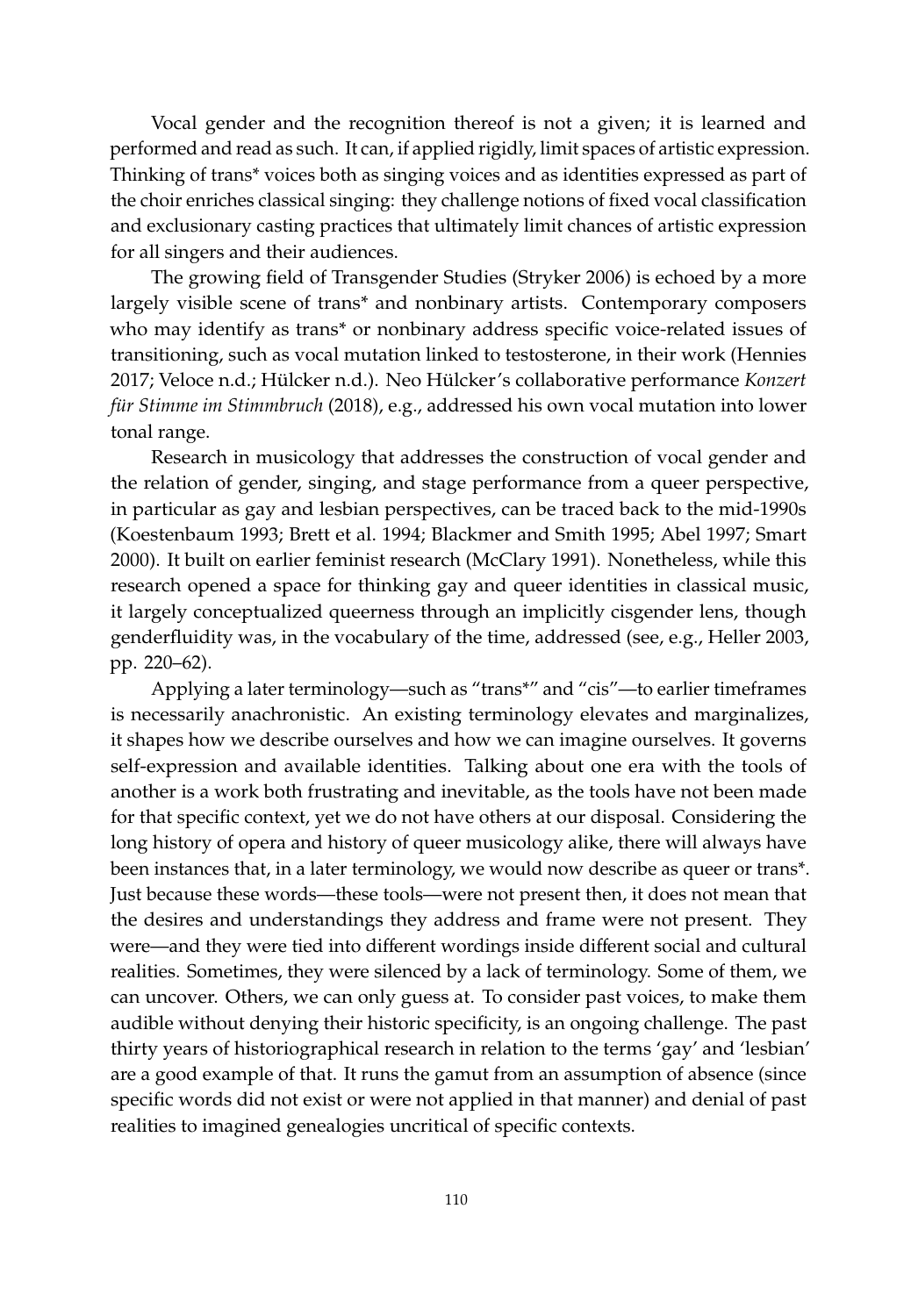The epistemological cornerstone against which much of the research on gender as (musical) performance was conducted in the 1990s and early 2000s was Butler's *Gender Trouble* [\(Butler](#page-15-2) [1990\)](#page-15-2). The most prominent site of discussing gender transgression beyond a cisgendered framework was the castrato (e.g., [Bergeron](#page-15-8) [1996;](#page-15-8) [Herr](#page-17-9) [2002;](#page-17-9) [Freitas](#page-16-5) [2003.](#page-16-5) For a discussion of research approaches, see the summary in [Charton](#page-15-4) [2012a,](#page-15-4) pp. 214–20). These discussions often focused on the castrato's body as a site of gender definition and overlooked the agency of the castrato voice in and through performance. This approach has since changed (see, e.g., [Feldman](#page-16-6) [2015\)](#page-16-6). Trans\* singers, whose bodies may or may not have been surgically altered in relation to gender, readdress the agency of performance as a site of establishing autonomy, both in regard to bodies and to identities.

The Performative Turn that swept across the Humanities as of the mid-1990s resonated doubly across Theatre and Performance Studies. Here, investigating gender (and sex) as performative practices of identity could connect to established thought patterns of meanings derived through (stage) performance. Western research on the classical singing voice in this context has been preoccupied with dismantling the notion of a given vocal gender and an essentialist distinction between voices as men's and women's voices, respectively [\(Grotjahn](#page-16-3) [2005,](#page-16-3) pp. 36–39; [Charton](#page-15-4) [2012a,](#page-15-4) pp. 90–95); it has shown the historic variability in how voices were thought in relation to gender, if they were thought so at all.

Until the disappearance of the castrato singers in the late 18th and early 19th century, the soprano voice was not understood as exclusively feminine. Rather, 'soprano' was a universal voice type accessible independent of gender. It was a tonal space and range occupied by women, boys, castrato singers and falsettists alike. Traces of a continuous practice can still be found and concern classical singing and popular music alike [\(McClary](#page-17-3) [2013;](#page-17-3) [Jarman-Ivens](#page-17-10) [2007\)](#page-17-10). This connection between genres of classical and popular music should, however, not overshadow the fact the "invention of vocal gender" [\(Charton](#page-16-7) [2012b,](#page-16-7) pp. 39–40) was coined specifically within Western classical singing. A mere glance at international singing practices, such as the *katajjaq* of the Arctic First Nations, is enough to showcase the absurdity of constructing tonal ranges as limited by gendered biology. Nonetheless, early to mid-20th century remarks tried to argue exactly that: The male falsetto, e.g., would only be valid for cross-gender travesty [\(Nadoleczny](#page-17-2) [1923,](#page-17-2) pp. 28–29; [Fuchs](#page-16-4) [1967,](#page-16-4) p. 120). This illustrates the perception of falsetto as a place of unstable and illegitimate femininity and exemplifies how the high tonal range was, in a system of gendered vocalities, perceived as exclusively feminine—a perception now counteracted by the emergence of male falsettists in opera.

The presence of more out trans\* singers will similarly unravel inflexible notions of vocal gender. It will hopefully aid in developing an industry that will cast roles based on range and timbre, without excluding singers for an offstage gender identity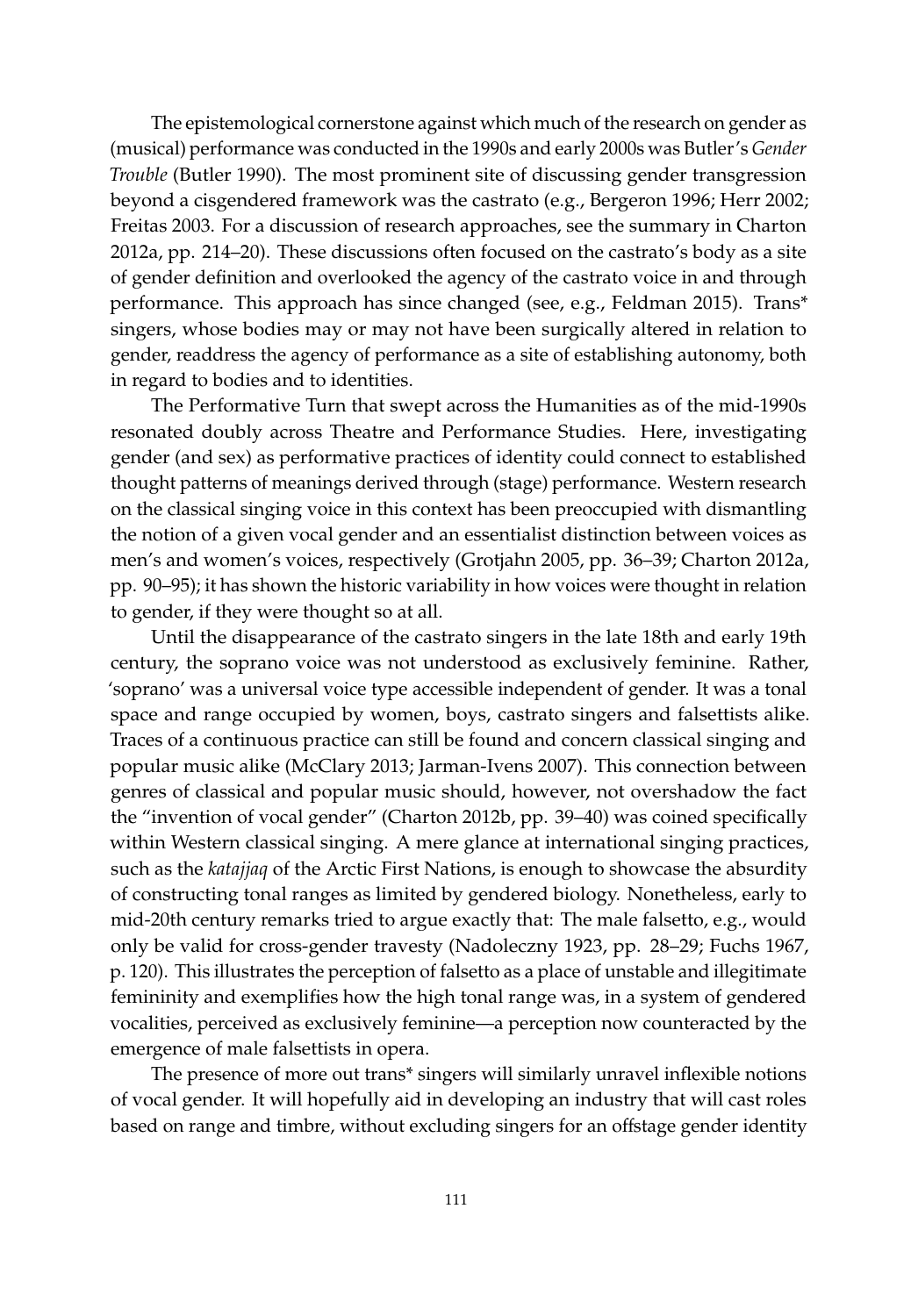that differs from the role in question. Events and publications centering trans\* voices show that a more inclusive future is already happening [\(Jackson Hearns and](#page-17-11) [Kremer](#page-17-11) [2018;](#page-17-11) [One Voice:: Transgender Voices Festival 2018](#page-18-6) [n.d.;](#page-18-6) [Cayari](#page-15-9) [2019,](#page-15-9) p. 119, Solomon 2019).

# **3. Materials and Methods**

This paper investigates how, currently, trans\* singers question the way gender is still often conceptualized in classical singing. This applies in particular to opera, where a stage performance is added to a vocal one. To this purpose, I focus on the careers of three trans\* opera singers through a selection of media (self)representation.

Trans\* experiences are varied. "There is no universal trans experience. My experience is singular. It might resemble someone else's, but it equally might be completely different." [\(Feltkamp](#page-16-8) [2019a\)](#page-16-8) I have therefore tried to include different experiences and perspectives regarding voice types, repertoires, positions in the opera industry, and media presentation.

Lucia Lukas, a heroic baritone who sings mostly male roles, has worked inside the German *stadttheater* system and was employed in Karlsruhe during her transition. She is now an internationally booked freelance singer whose U.S. debut as Don Giovanni with Tulsa Opera took place in early May 2019. She occasionally blogs about her life as an opera singer, including writing on trans\* issues [\(Lucas](#page-17-12) [2014\)](#page-17-12).

Adrian Angelico is a male mezzo-soprano who debuted under this name, after a prior career, in 2017. He works internationally as a freelance singer and specializes in trouser roles. He recently completed a 2019 run as Octavian in Strauss' *Der Rosenkavalier* at Norske Opera Oslo [\(Den Norske Opera](#page-16-9) [2018\)](#page-16-9).

Aiden K. Feltkamp is a New York-based, self-described "opera creator" [\(Feltkamp](#page-16-0) [n.d.\)](#page-16-0). They work as a librettist, educator and singer, and founded OperaRox, a nonprofit opera company, in 2015. They identify as trans\* nonbinary and work primarily outside the established opera house system. Feltkamp, after having trained initially as a mezzo-soprano and after having, over the course of their transition, sung as a countertenor and a tenor, currently trains and performs as a bass-baritone. They advocate against inflexible and gendered voice classifications [\(Feltkamp](#page-16-8) [2019a\)](#page-16-8).

All three singers address their having been assigned a different gender at birth in some way in their media appearances. All three have appeared on opera stages before their transitions. I do not reference their earlier names here. Assigned designations are often a sensitive issue for trans\* people, and it is not my place to link their current careers to former designations. I did ask myself whether this approach would exclude vital materials from this paper, but since my interest here is in how these three singers are portrayed now, as out trans\* singers, I found the prior materials to be negligible. My focus is on how trans\* singers can inform a reconceptualization of vocal gender.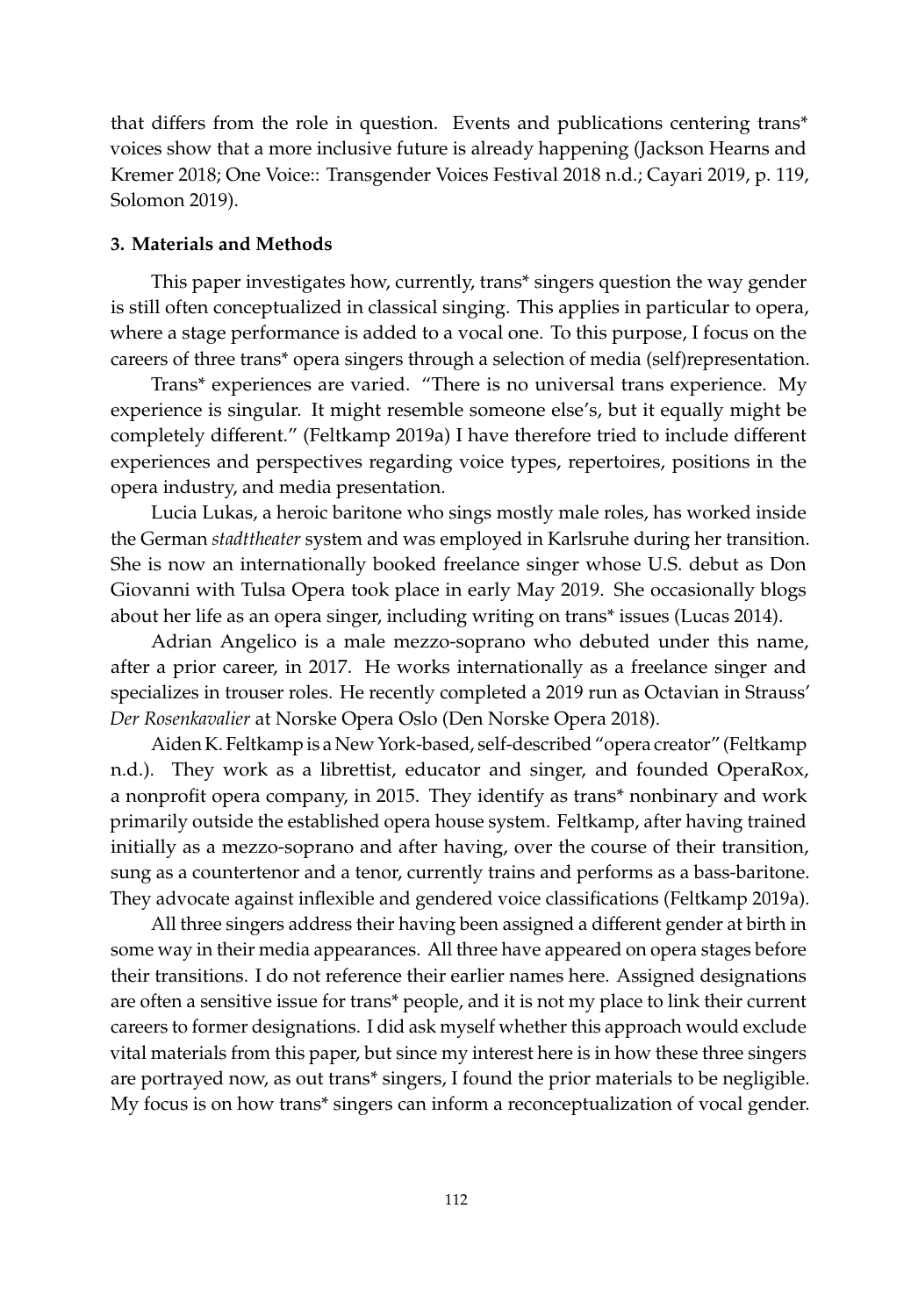My researcher position is that of an outsider: I am writing this paper as a cisgender person. My aim is to lend my expertise as a performance and voice historian to a more inclusive examination of (vocal) gender in opera.

Trans\* singers' unique position in this debate—one usually gained at great personal expense—inevitably leads to the question of whether thinking about trans\* singers as an epistemological figure of un/doing gender equals an instrumentalization of trans\* lives in the line of theoretical discourse. To answer these concerns, I have decided to primarily use materials that are interviews, refer to interviews, or are self-statements. This confers as much agency as possible on the individual singers, while I still examine public perception and the reflection of casting practices. I have included the professional websites and, if applicable, adjacent blogs, though not private or partly private social media accounts.

In this paper, I am using the term trans\* with an asterisk to mark the variety of trans\* experiences as well as the fluidity and expansiveness of conceptualizations of trans\* from within the trans\* community.

The materials considered for my analysis are, for Lucia Lucas, her official website, her Operabase page, her blog, an interview feature by Lucy Nurnberg for Accent Magazine, an announcement for her 2019 Oklahoma debut that ran on NBC News, an interview with Aidan Quigley for GCN Magazine, and a portrait by Barbara Opitz for Stern Magazine [\(Lucas](#page-17-0) [n.d.,](#page-17-0) [n.d.,](#page-17-0) [n.d.;](#page-17-0) [Nurnberg](#page-18-7) [2017;](#page-18-7) [Eaton](#page-16-10) [2018;](#page-16-10) [Quigley](#page-18-8) [2017;](#page-18-8) [Opitz](#page-18-9) [2017\)](#page-18-9).

For Adrian Angelico, I turned to his official website and Operabase page, his page on the website of his management, the production page for the 2019 run of *Der Rosenkavalier* at Den Norske Opera Oslo, a short FRK video featurette, and two brief reviews of his Prince Orlofsky at Elbphilharmonie Hamburg on New Year's Eve 2018 [\(Angelico](#page-15-0) [n.d.,](#page-15-0) [n.d.;](#page-15-0) [Stellis Polaris](#page-18-10) [n.d.;](#page-18-10) [Den Norske Opera](#page-16-9) [2018;](#page-16-9) [Nygaard](#page-18-11) [2017;](#page-18-11) [Hamburger Abendblatt](#page-16-11) [2018;](#page-16-11) [Nellissen](#page-17-13) [2019\)](#page-17-13).

For Aiden K. Feltkamp, I concentrate on their personal website [\(Feltkamp](#page-16-0) [n.d.,](#page-16-0) [2018\)](#page-16-12) and their four-part draft of a nongendered system of vocal classification [\(Feltkamp](#page-16-8) [2019a,](#page-16-8) [2019b,](#page-16-13) [2019c,](#page-16-14) [2019d\)](#page-16-15).

The questions I ask in relation to these materials are grouped around repertoire, casting practices, and challenges that trans\* singers face. What repertoire does each singer sing, and where? Are there changes in repertoire linked to transitioning, and how is this framed in description? Are discriminatory casting practices recognizable?

Is being trans\* mentioned, in particular when relating to singing and voice, either by the singers themselves or by interviewers and authors? Is trans\* exploited as otherness and/or misrepresented? What suggestions, if any, are made to improve the situation of singers who identify as trans\*?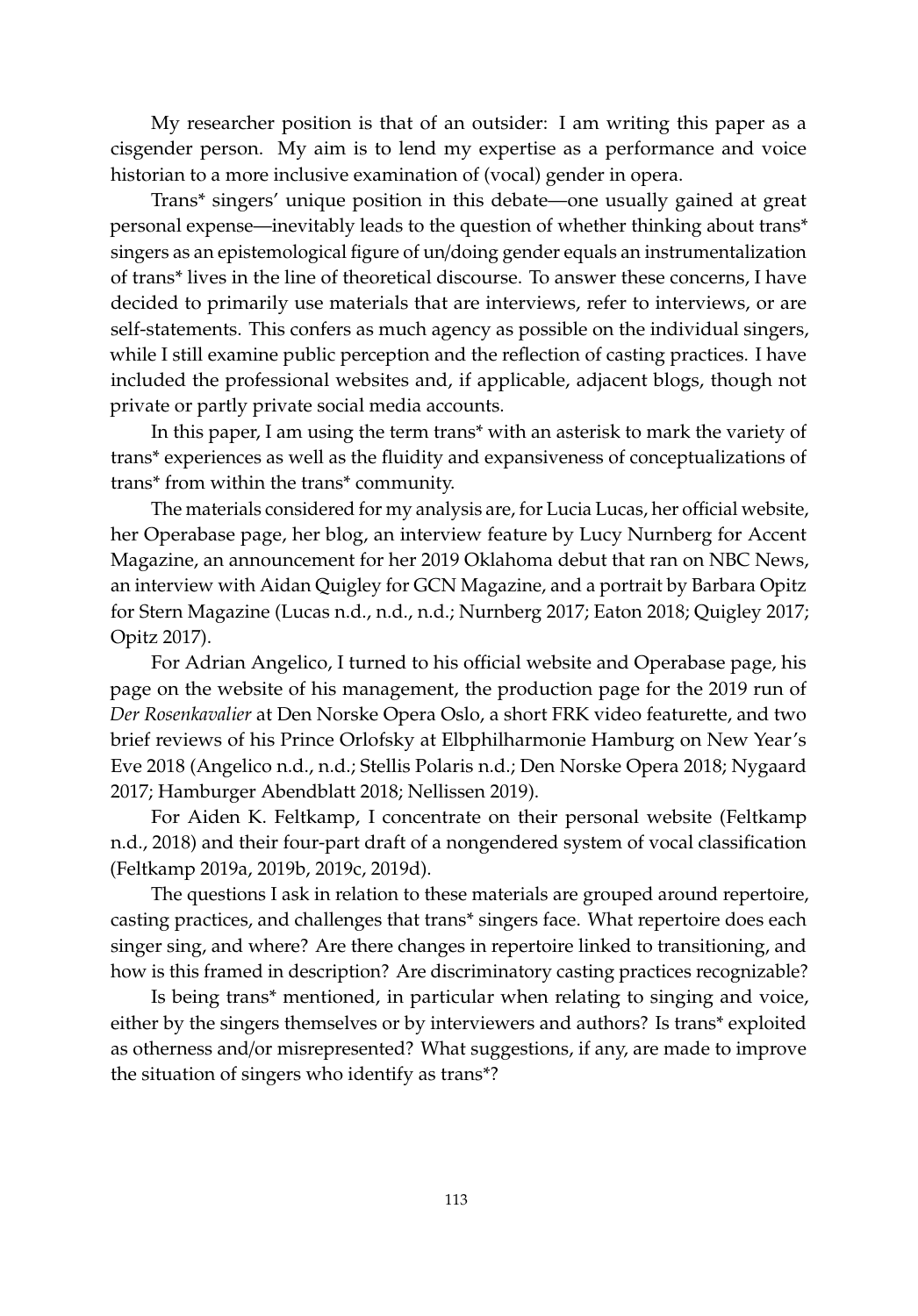Within a wider perspective of gender performativity in opera, I ask how the singers position themselves, and how are they positioned, in navigating onstage and offstage gender identities. Are trans\* singers' specific contributions recognized?

#### **4. Results**

The repertoire of all three singers is governed by voice type first, and by available repertoire second. Lucia Lucas, as a dramatic baritone, is predominantly singing 18thand 19th-century male roles. She has debuted successfully as Wotan in *Die Walküre* in Magdeburg in late 2018, a role she cites as her dream role since before becoming a singer [\(Lucas](#page-17-0) [n.d.\)](#page-17-0). She made her U.S. debut as Don Giovanni in May 2019. Her repertoire [\(Lucas](#page-17-0) [n.d.\)](#page-17-0) has not changed through transitioning. Her fixed contract in Karlsruhe, where she was under contract during her transition, was not extended following a change in management, citing vocal reasons [\(Opitz](#page-18-9) [2017\)](#page-18-9). While Lucas continues to be booked both nationally and internationally, she arguably sang in bigger houses before transitioning.

Adrian Angelico's website begins his biography with his 2014 debut at the Royal Opera House [\(Angelico](#page-15-0) [n.d.\)](#page-15-0). It makes no mention of female roles, although there are two early photos of him in female roles in his photo gallery. The website of his management adds that he "also sings female roles in the mezzo range", lists his prior last name, and cites an interpretation of Carmen that occurred pre-transitioning [\(Stellis Polaris](#page-18-10) [n.d.\)](#page-18-10). Angelico now sings primarily male roles in mezzo range, especially the late-19th- and early-20th-century trouser role repertoire originally written for female singers. He is booked by high-profile venues (Royal Opera House, Elbphilharmonie Hamburg) internationally. Repercussions or discrimination in casting related to his transition cannot be assessed, since Angelico chooses not to address transitioning in his narrative. His management's website, however, prominently cites a 2017 review for his Marquise de Merteuil in *Quartett*, a role that switches back and forth between male and female presentation. The review explicitly praises Angelico for being uniquely qualified for this role [\(Stellis Polaris](#page-18-10) [n.d.\)](#page-18-10). Angelico's Operabase page goes back only to 2015 [\(Angelico](#page-15-10) [2019\)](#page-15-10) and lists female, male and—with Merteuil—genderqueer parts. If Angelico has been offered female roles since presenting as male, it is possible that he has rejected these offers. Likewise, it is possible that no such offers have been made.

Aiden K. Feltkamp studied as a mezzo-soprano and was transitioning at the time this paper was written; they present as transgender nonbinary [\(Feltkamp](#page-16-0) [n.d.\)](#page-16-0). Their work is centered around writing and educating, although they continue to sing, chronicling openly the changes and challenges of switching fach and register due to testosterone. Their repertoire pre-transitioning included both female roles (Donna Elvira in *Don Giovanni*, Ottavia in *L'incoronazione di Poppea*) and trouser roles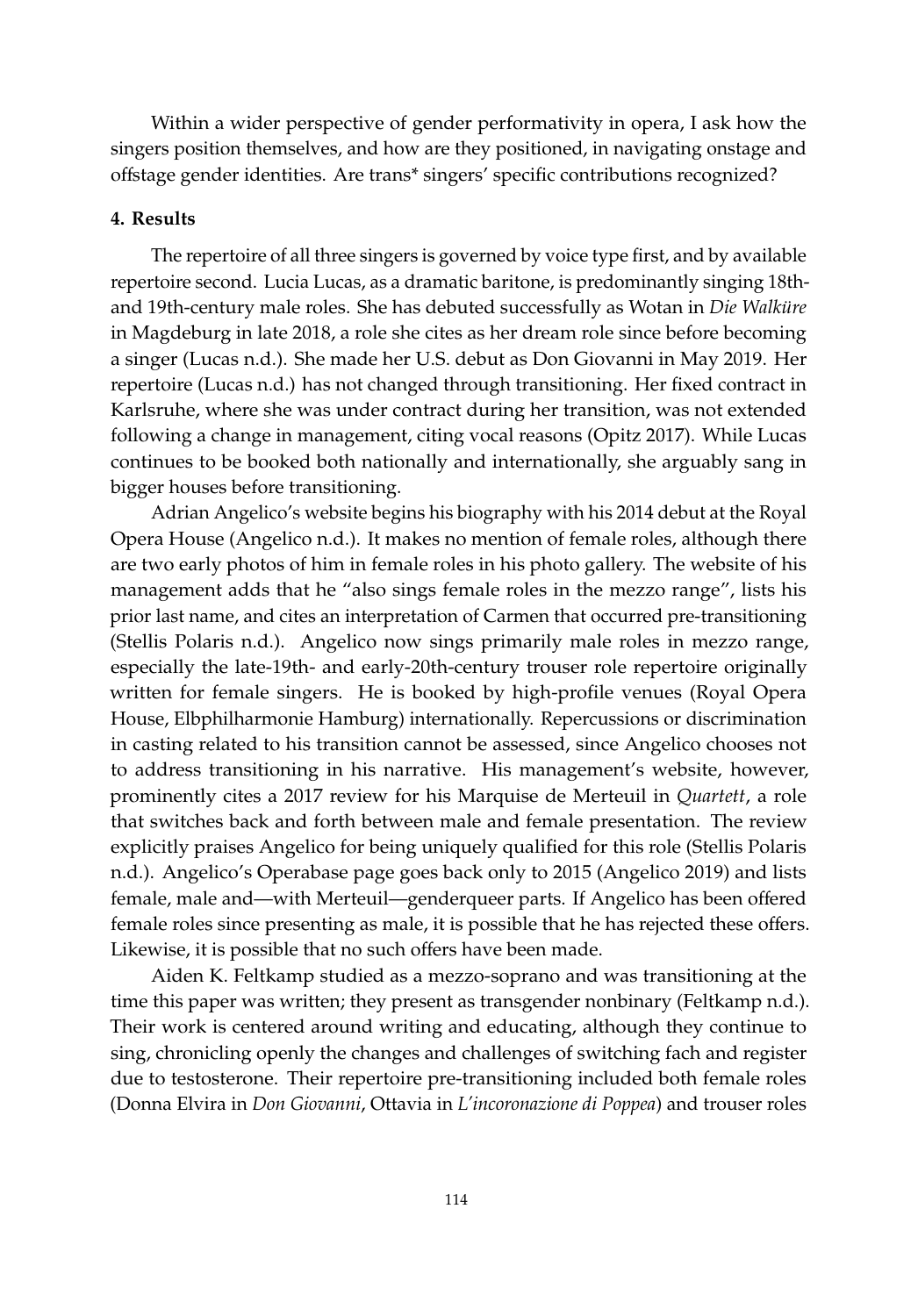(Cherubino, Hänsel, Valletto in *L'incoronazione di Poppea*). Additionally, they have sung queer roles in New Music, such as Elizabeth in Griffin Candey's *Sweets for Kate*.

Feltkamp's repertoire has changed completely due to their transitioning, as their voice range has moved from mezzo-soprano to now bass-baritone. Feltkamp also addresses the change in technical approach brought on by the changes of their vocal chords: "(T)he mechanism that I've spent years training as a mezzo-soprano feels and operates completely differently since hormone replacement therapy caused it to change." [\(Feltkamp](#page-16-13) [2019b\)](#page-16-13) Feltkamp, of the three singers considered here, is the only one who has gone through a fundamental change of voice range and technique. It is, in their case, impossible to discern repertoire changes and discrimination in casting within the same voice type. They had not previously debuted anywhere on the denser European opera circuit but had positioned themselves as an advocate for inclusive New Music within a field that both gives them agency and is inclusive of their being trans\* nonbinary.

A similar story of a change of voice range after having completed an education as a mezzo-soprano is that of Holden Madagame [\(Madagame](#page-17-14) [n.d.\)](#page-17-14), who now trains as a tenor and was featured in 2017 as one of the participants of Glyndebourne's diversity-oriented young artist's Academy [\(Madagame](#page-17-15) [2017\)](#page-17-15).

The second complex of questions addressed trans\* narratives in relation to gender and voice.

Both Lucia Lucas and Aiden K. Feltkamp describe themselves as trans\* activists. They also appear in New Music performances that center explicitly queer and trans\* perspectives. They are both very open about their transitioning processes; Lucia Lucas in particular has shared personal aspects of her journey such as facial operations that could be linked to technical aspects of singing but are not usually framed this way. Press coverage of Lucas uses this personal angle as an avenue of positive identification. A 2017 *Stern* feature spins a melodramatic but very supportive tale that echoes 1940s film star and queer icon Zarah Leander in describing Lucas as a "woman singing in a dark baritone voice" [\(Opitz](#page-18-9) [2017\)](#page-18-9). In an interview with *GCN*, Lucia Lucas connected her own to other trans\* stories [\(Quigley](#page-18-8) [2017\)](#page-18-8). Her *Accent* portrait [\(Nurnberg](#page-18-7) [2017\)](#page-18-7) is accompanied by a series of body-positive photos that prevent exploitation through taking agency. Lucas owns her being trans\* so openly that misrepresentation is difficult to be construed. While she does not address the situation for trans\* people in the opera industry on a systematic level, she does so for her own repertoire and separates onstage and offstage gender expression: "Lucia Lucas spent so long trying to play a boy/man in real life, she is adept at playing men and is always happy to play a man onstage (so long as she doesn't have to play one in real life). She welcomes the majority of her work to be masculine presenting and her personal life to remain personal." [\(Lucas](#page-17-0) [n.d.\)](#page-17-0) Press coverage of her Don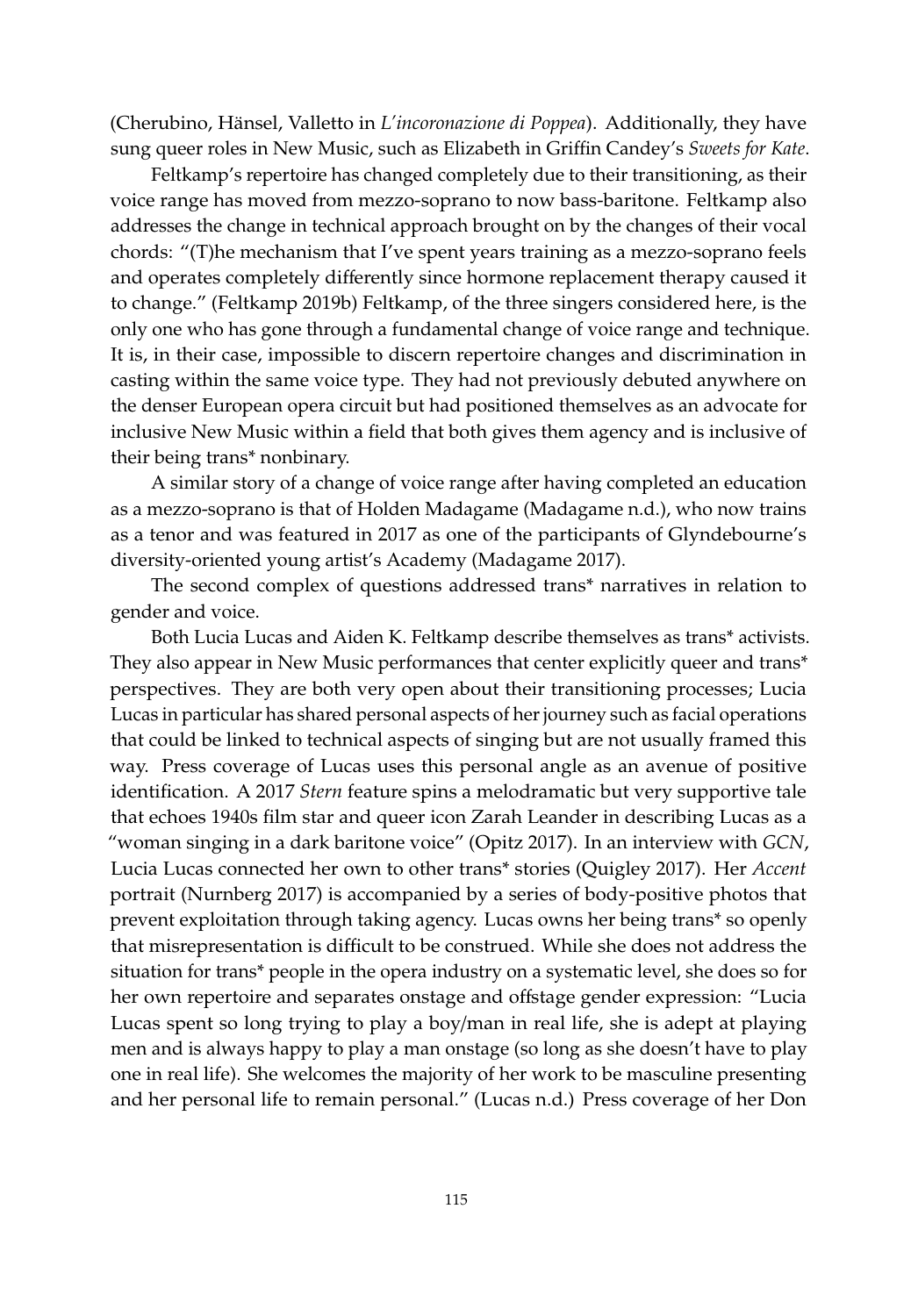Giovanni debut did connect on- and offstage gender performance in an NBC article in a sensationalizing, but ultimately positive way [\(Eaton](#page-16-10) [2018\)](#page-16-10).

Like Lucas, Feltkamp openly discusses their transition, which they frame as an ongoing journey [\(Feltkamp](#page-16-8) [2019a\)](#page-16-8). They situate their story within the mechanisms of the opera industry and actively work toward a more inclusive future through educating other opera professionals [\(Feltkamp](#page-16-12) [2018\)](#page-16-12). Feltkamp displays their early mezzo-soprano repertoire on their website [\(Feltkamp](#page-16-0) [n.d.\)](#page-16-0), which may also be linked to general visibility. As they are only beginning to build a repertoire for their new voice range, there is not much else to be displayed yet. Since they move largely out of the mainstream opera circuit and within New Music that more easily undoes gender conventions of mainstream repertoire, they are situated within a context that makes exploitation of their trans\* identity less likely. In addition, much like with Lucia Lucas, their openness partially prevents misrepresentation.

Adrian Angelico does not address his transition or his prior career on any of his official outlets. His website's tagline is simply "male operatic mezzo-soprano" [\(Angelico](#page-15-0) [n.d.\)](#page-15-0). Merely his management's website mentions his being assigned female at birth [\(Stellis Polaris](#page-18-10) [n.d.\)](#page-18-10). If not for the late romanticist repertoire he sings, he might at first glance be taken for a cisgender countertenor. Angelico is not visibly involved in trans\*-related activism, though it could be argued that living recognizably as a trans\* person is already an act of activism. Through choosing not to address his transition as much, it is possible that Angelico is more vulnerable to misrepresentation and exploitation. Notably, one of two stills chosen by Den Norske Opera to promote their 2019 *Rosenkavalier* shows Angelico as Octavian in bed with the Princess Werdenberg—a common iconographic choice—with a wide-open shirtfront that capitalizes on his surgically altered body [\(Den Norske Opera](#page-16-9) [2018\)](#page-16-9). Moreso, Angelico's being cast in the semi-staged *Fledermaus* at Elbphilharmonie Hamburg in 2018 raises questions as to him being fetishized as a trans\* person. He was pigeonholed into the traditionally flamboyant gender performance of the trouser role of Prince Orlofsky, placed in an outfit that more resembled a dress, with reviews describing him as "confusingly androgynous" [\(Hamburger Abendblatt](#page-16-11) [2018\)](#page-16-11) and having a "subtly lascivious physicality" [\(Nellissen](#page-17-13) [2019\)](#page-17-13). These descriptions echo an idea of gender as originated by a cisgendered body and not through a performance that is then temporarily covered by another layer of performance for the stage.

My third and finals set of question is concerned with the wider perspective of gender performativity in opera and navigating onstage and offstage ascriptions.

Lucia Lucas, due to her voice range and type, is singing primarily male roles, which she matter-of-factly addresses: She would be excellently trained, through her personal experience, to present as male (Angelico, perhaps echoing her, uses the same argument in a 2017 interview: He would have ample training in presenting as female [\(Nygaard](#page-18-11) [2017\)](#page-18-11)). It could hence be argued that a specific trans\* contribution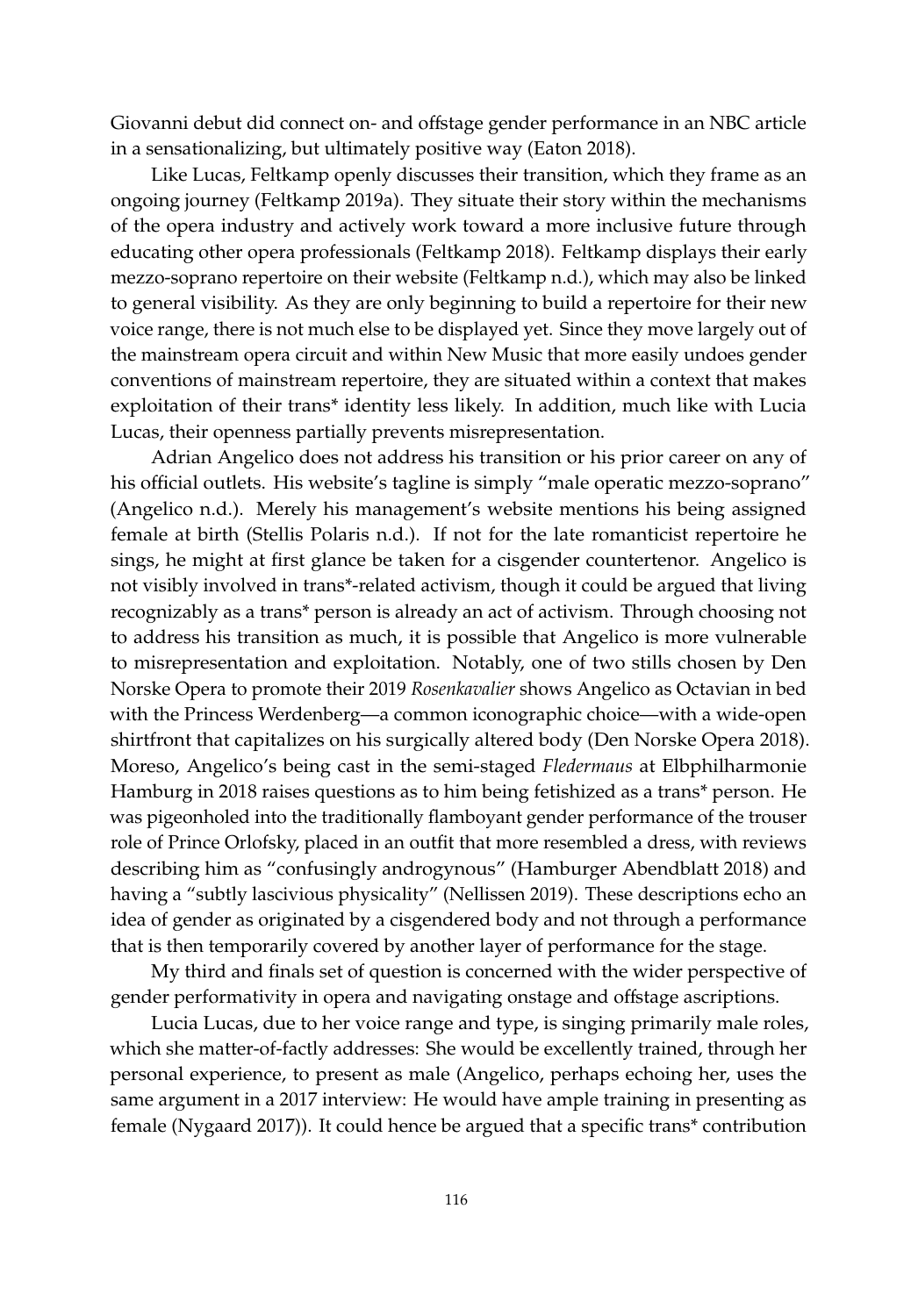is singled out here. Clearly, Lucia Lucas does not see her femininity destabilized by appearing onstage as a man, and she frames stage performance as separate from offstage identity in terms of gender.

Lucas has, in the *stadttheater* system, gained the broadest repertoire among the singers discussed here [\(Lucas](#page-17-16) [2019\)](#page-17-16). Changing her learned repertoire based on paralleling her gender onstage would limit her job opportunities drastically, as there are barely any female roles written in baritone range in the mainstream repertoire. Lucas would, in that case, have to rely on adaptions and New Music written specifically for female baritones. Lucas' repertoire is framed differently than cross-casting. It illustrates how the operatic convention of cross-casting is actually confined to very specific eras and parts. It is generally based on binary-sexed bodies for a commentary across the fourth wall, such as having (presumably) female singers take on marginalized masculinities, or framing female roles embodied by (presumably) male singers as ridiculous or unnatural.

Aiden K. Feltkamp positions themselves as a creator of inclusive new opera as well as a consultant the industry, eschewing questions of a limited repertoire. Their questioning of the fach system [\(Feltkamp](#page-16-8) [2019a,](#page-16-8) [2019b,](#page-16-13) [2019c,](#page-16-14) [2019d\)](#page-16-15) does not argue from a viewpoint of historic variability, but from the personal experience of vocal change that is not limited to a trans\* experience. Likewise, it does not mirror all trans\* singers' experiences: Both Lucia Lukas and Adrian Angelico continue to sing in their trained range and fach. Feltkamp points out that the rigidity of the fach system limits cisgender and transgender singers alike. They give the common example of a mezzo-soprano moving into soprano fach and offer a performer's perspective on the casting process. Citing prior repertoire would cast into doubt the new voice fach; omitting repertoire would mean less visibility of qualifications [\(Feltkamp](#page-16-8) [2019a\)](#page-16-8).

Feltkamp also addresses the issue of gender paralleling and cross-casting. They highlight how in the hurried and conventionalized process of auditioning, a difference between gender presentation (in their case, as trans\*masculine) and listed repertoire (in their case, mostly female mezzo-soprano roles) could easily result in not being considered as a contender for a role [\(Feltkamp](#page-16-8) [2019a\)](#page-16-8).

Feltkamp moves beyond the issue of cross-casting when they question the gendered matrix of the fach system at large. They suggest instead a classification that allows for fluidity without centering gender: listing tonal range from 1 (low bass voice) to 12 (high soprano range), with adding qualifiers of timbre and heft. These could then be traced on flexible scales of "lyric" to "flexible", of "light" to "dramatic" [\(Feltkamp](#page-16-15) [2019d\)](#page-16-15). How adjectives such as "lyric" carry gendered semantics would be a topic for a follow-up discussion. Feltkamp themselves does mention the difficulty of untangling vocal color from gender [\(Feltkamp](#page-16-14) [2019c\)](#page-16-14), though using established vocabulary from within the industry allows for easier applicability.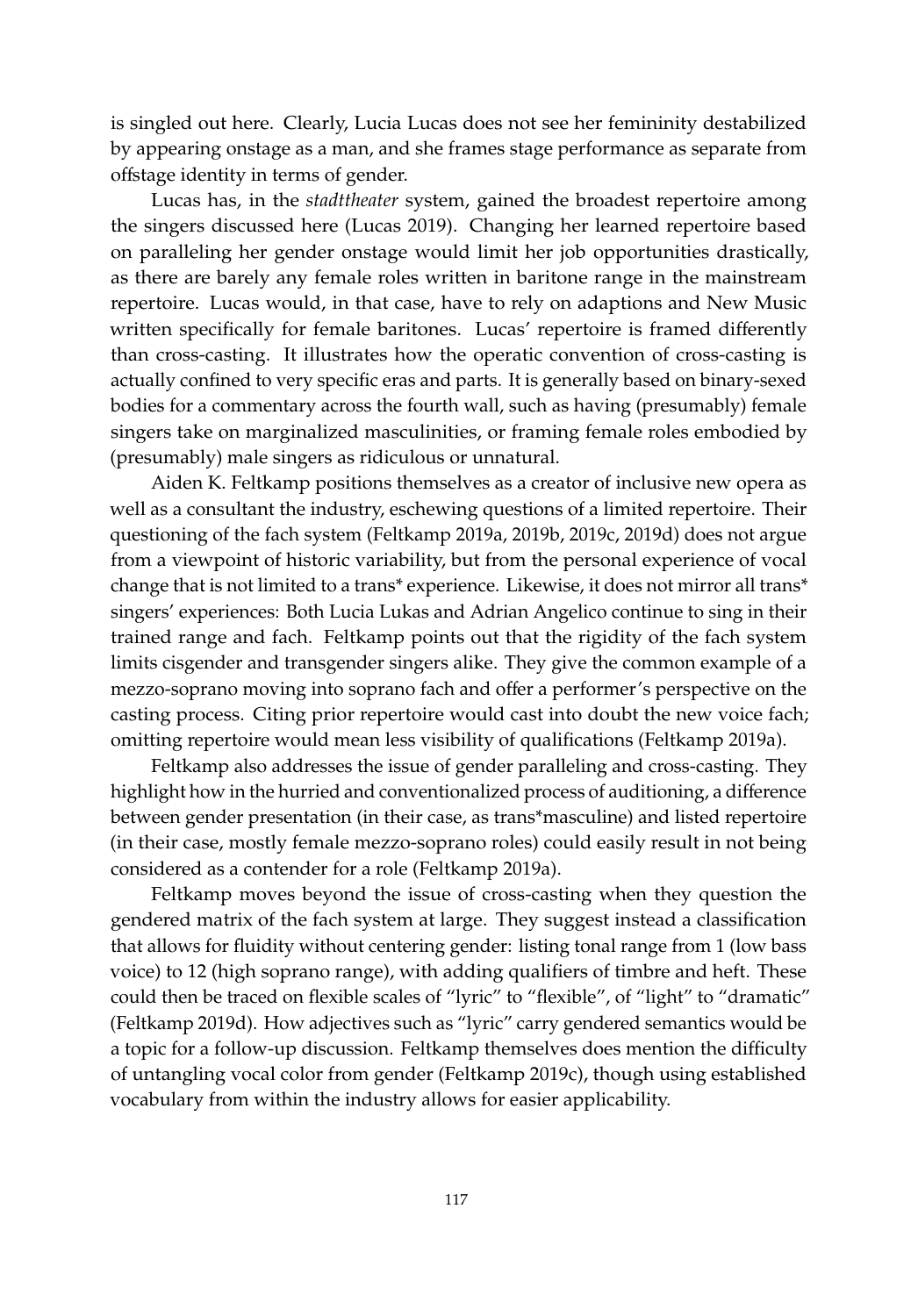As a nonbinary performer, Feltkamp does not position themselves explicitly regarding repertoire they would take on or not in relation to gender. They address their vocal journey beyond limits of gender [\(Feltkamp](#page-16-14) [2019c\)](#page-16-14). Their focus on fach flexibility to accommodate voice changes and to create new inclusive repertoire is not limited to trans\* voices, but Feltkamp's specific trans\* expertise is recognized by the community and the local and national industry [\(Feltkamp](#page-16-12) [2018\)](#page-16-12).

The onstage gender identities taken on by Adrian Angelico largely align with his offstage gender presentation. In that, it parallels a pattern of most cisgender singers, in particular that of cisgender men. Cross-casting is addressed differently here, as Angelico sings a repertoire written for cisgender women as an embodiment of marginal masculinities. It is a power imbalance that he, as a male singer, calls into sight as well as into question. Angelico has gone on record saying that he would also sing female roles again, "in drag": "I have a life-long experience pretending to be a woman ( . . . ) Just hand me some fake boobs and a wig, then I'll 'drag' for you" [\(Nygaard](#page-18-11) [2017,](#page-18-11) 00:02:14). This quote is taken from a short 2017 TV featurette on NRK, conducted by Arnfinn Nygaard and filmed around Angelico's debut as Adrian Angelico, in the role of the Composer in Strauss' *Ariadne auf Naxos* in Bodø.

The featurette at least partially reifies a normative essentialized gender binary in asking Angelico prominently about his top surgery and mentioning his prior name. It also shows him presenting as female prior to his transition in a glittering evening gown during a concert performance. Angelico is also asked how he feels about being in the men's dressing room [\(Nygaard](#page-18-11) [2017,](#page-18-11) 00:00:34) and whether he would now be "finally" his "complete self on stage" [\(Nygaard](#page-18-11) [2017,](#page-18-11) 00:05:21). This implies that an offstage/onstage gender parallel is mandatory and ties onstage interpretation to offstage presentation in a problematic manner. A different issue would be a trans\* singer wishing to focus on repertoire paralleling their gender, which none of the singers featured in this paper have expressed.

An aspect touched upon in passing is transitioning under future contracts. Angelico and his management had to inform houses that the singer they had booked was a man and would fulfill the engagement now presenting as such. It is not mentioned whether Angelico has lost contracts due to his transition. Neither is it addressed whether he is not cast for specific roles any longer. His contributions as a trans\* singer are not explicitly reflected in the materials available, although the director of the Bodø opera, Katharina Jakhelln Semb, is asked in the video feature whether the opera industry is "ready for transgender singers". Semb answers slowly, weighing her words. Her answer is: "It simply has to be." [\(Nygaard](#page-18-11) [2017,](#page-18-11) 00:04:16)

#### **5. Discussion**

## *Careers and Transitioning*

As the analysis of the various media materials shows, experiences of trans\* singers differ greatly. Any conclusions drawn in this discussion should thus not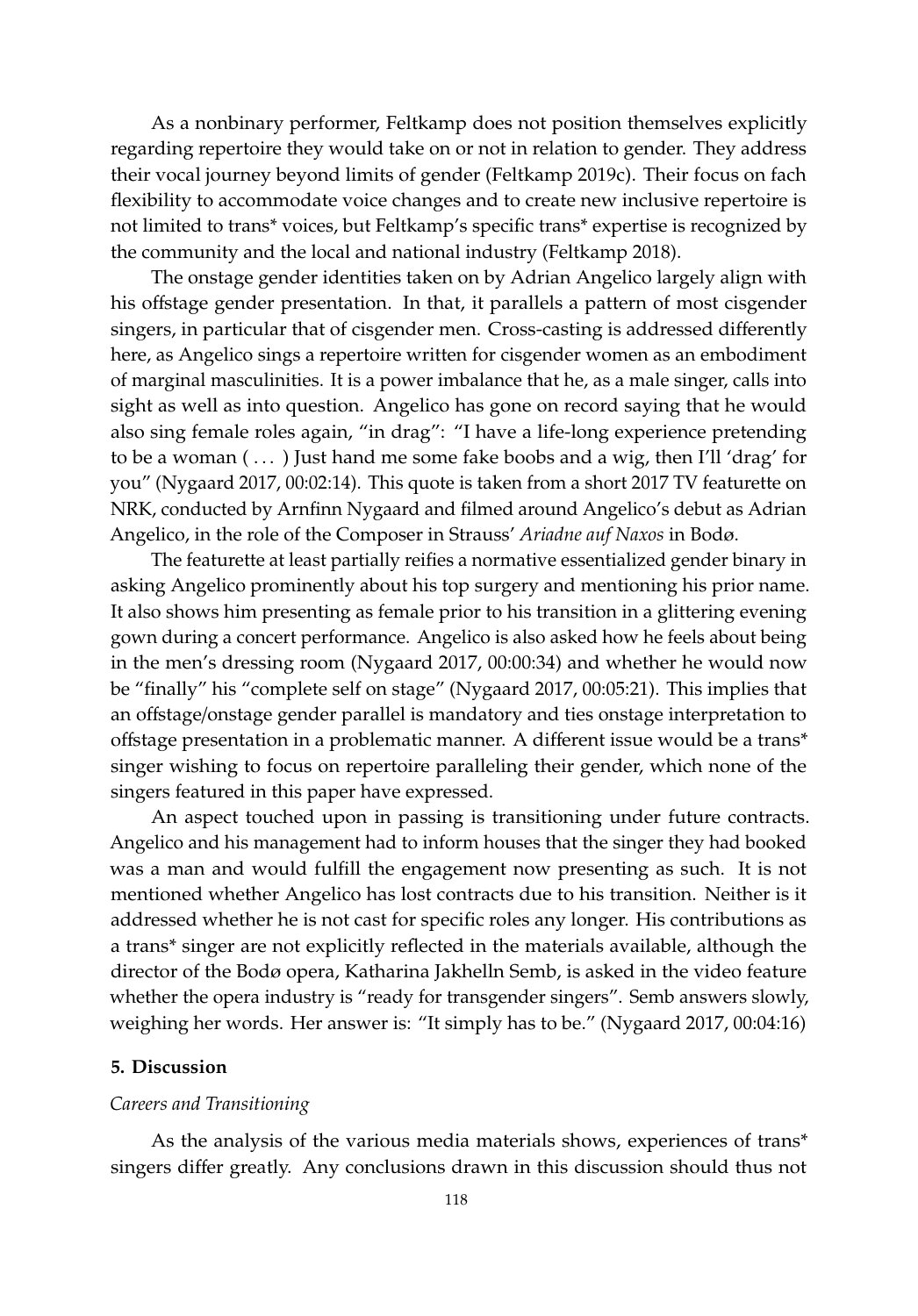be taken as applying to trans\* singers at large. Commonly shared influences on career trajectories are, foremost, whether transitioning entails a change of voice range, which does not only change the repertoire, but also technique. As Feltkamp puts it, "I'd expected the change from my 'female' voice box to a testosterone-affected one to be more like learning how to play the violin after playing the cello. Instead, it's much more like giving up the cello for the trumpet" [\(Feltkamp](#page-16-14) [2019c\)](#page-16-14).

Other factors are the sites of a career (such as high-profile international houses, a stable community theatre contract or avantgarde work outside the mainstream industry) and the point in time in relation to the career. Lucia Lucas was already established as a baritone when she transitioned and held a stable position. Angelico transitioned within running contracts. Feltkamp worked outside the house system. This also relates to geographies. Job opportunities for opera are denser in Europe, whereas influence of conservative donors in a largely privatized opera industry, as mentioned by Lucas [\(Quigley](#page-18-8) [2017\)](#page-18-8), can be an added risk of losing work.

Repertoire beyond voice range is another site affected by transitioning. Singers who are well-established in New Music, or who in general have an established concert career beyond the opera stage, may experience fewer repercussions than singers who are anchored in the mainstream opera repertoire of the late 18th to early 20th century with its rigid gender conventions.

# *Rethinking Repertoire*

While trans<sup>\*</sup> roles for trans<sup>\*</sup> singers are created in contemporary music, trans<sup>\*</sup> singers need not be confined to New Music. Neither need they be confined to trans\* and nonbinary roles, though individual singers might choose to do so.

Beyond the important issue of creating new and more diverse opera that also counteracts the sexism and racism inscribed into many of the industry's conventions, trans\* and nonbinary singers can inspire fresh perspectives on existing works. This, in turn, could lead to more trans\* representation not just in singers, but also in roles portrayed. Roles in Early Baroque opera may more easily be read as genderfluid or nonbinary, but smart staging concepts are discovering new ways to interrogate gender also in the mainstream canon, which may contain more queer history than we know of.

A hundred years ago, the early-20th-century Handel revival in Germany overwhelmingly transposed male parts in mezzo range to tenor or baritone. Now, such practice of moving range would be frowned upon. This example illustrates that casting conventions do change: They reflect societal realities. Likewise, the castrato singers of the Baroque age explicitly replaced falsettists, yet today, falsettists are overwhelmingly singing castrato repertoire. Whether it should matter whom parts were originally written for—in gender and vocal color—is another question that builds a framework for casting. Since the contexts of earlier works, their conventions,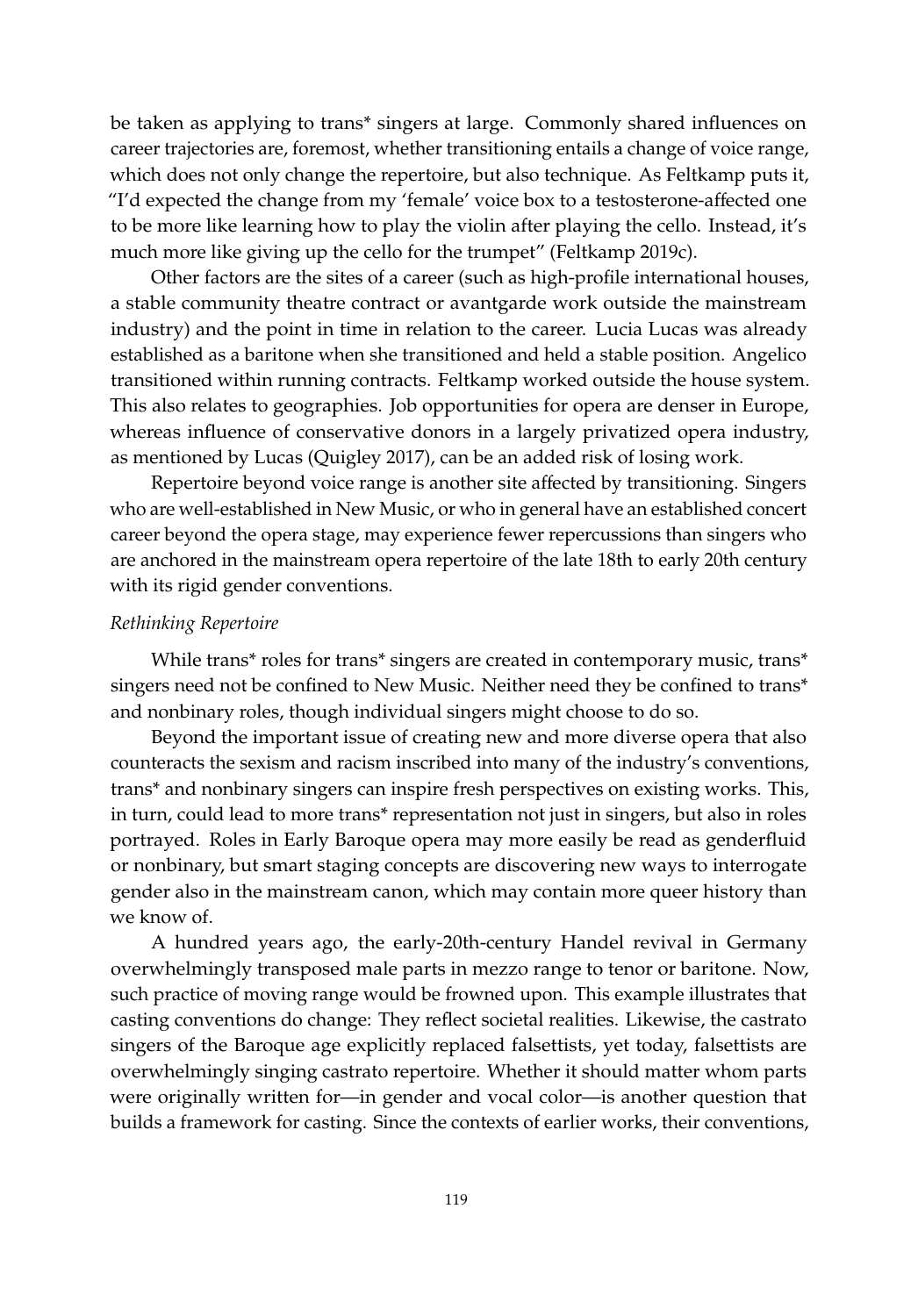and their conceptualizations of gender (for both artists and audiences) cannot be reproduced, a narrative of 'true origin' will always be unstable.

While there is an established repertoire of male and genderfluid roles in high voice range, female and genderqueer roles written for low voice range appear more frequently in Early Baroque repertoire. They are only rare occurrences in 19th and early-20th-century repertoire. In early 21st century contemporary music, parts are beginning to be written specifically for trans\* voices, such as the part of Caitlin Jenner in Dana Kaufman's *Opera Kardashian* [\(Johanson](#page-17-17) [2018\)](#page-17-17), which Kaufmann insists be cast only with trans\* women. In this, she creates a space for trans\* voices and highlights trans\* qualifications.

## *Gender and Performance*

Rethinking repertoire for trans\* singers does have a ripple effect in framing onstage gender performance at large. Can stage gender be thought completely apart from offstage gender, as Barba states in the context of theatre anthropology? Barba understands anybody on stage as a neutral entity that only then begins to create its meanings, including gender [\(Barba](#page-15-1) [1995,](#page-15-1) p. 9). Or would offstage and onstage performances commenting on each other also be a powerful tool to frame issues of social justice?

As long as the commenting level is not a tokenization that takes away agency or exploits marginalized identities, both approaches can coexist. Opera roles should be cast based on voice. Opera casting should not prioritize elements like gender, race, body type or disabilities of the singer. Nonetheless, casting conventions, in their biases, also invite reflection that could possibly be echoed in social change. Concordantly, opera's self-narrative of gender inclusiveness needs to be interrogated further. While there are genderfluid roles and non-cisgender casting practices, the overwhelming majority of the repertoire is still strictly gendered as male or female and cis-cast, which also obscures earlier flexibilities.

Bubbles of established gender transgression—such as the trouser repertoire or the older turn-about wet nurse parts in Early Baroque opera—are confined to a limited repertoire that does not belong to mainstream canon. In addition, practices of cross-casting still rely heavily on a binary gender opposition and tend to exclude trans\* and nonbinary singers.

Gender conventions in opera do extend beyond the stage and heavily govern not only auditions, but also competitions. There, the expected gender presentation is not just cisgender, but also highly standardized, allowing little to no leeway in questions of hairstyle, dress or movements. An upper middle-class, white setting is entrenched in this and is equally problematic.

#### *Increasing Inclusiveness*

It is no coincidence that all three singers discussed in this article are white or white-passing (Adrian Angelico is sometimes introduced as Sámi-Norwegian,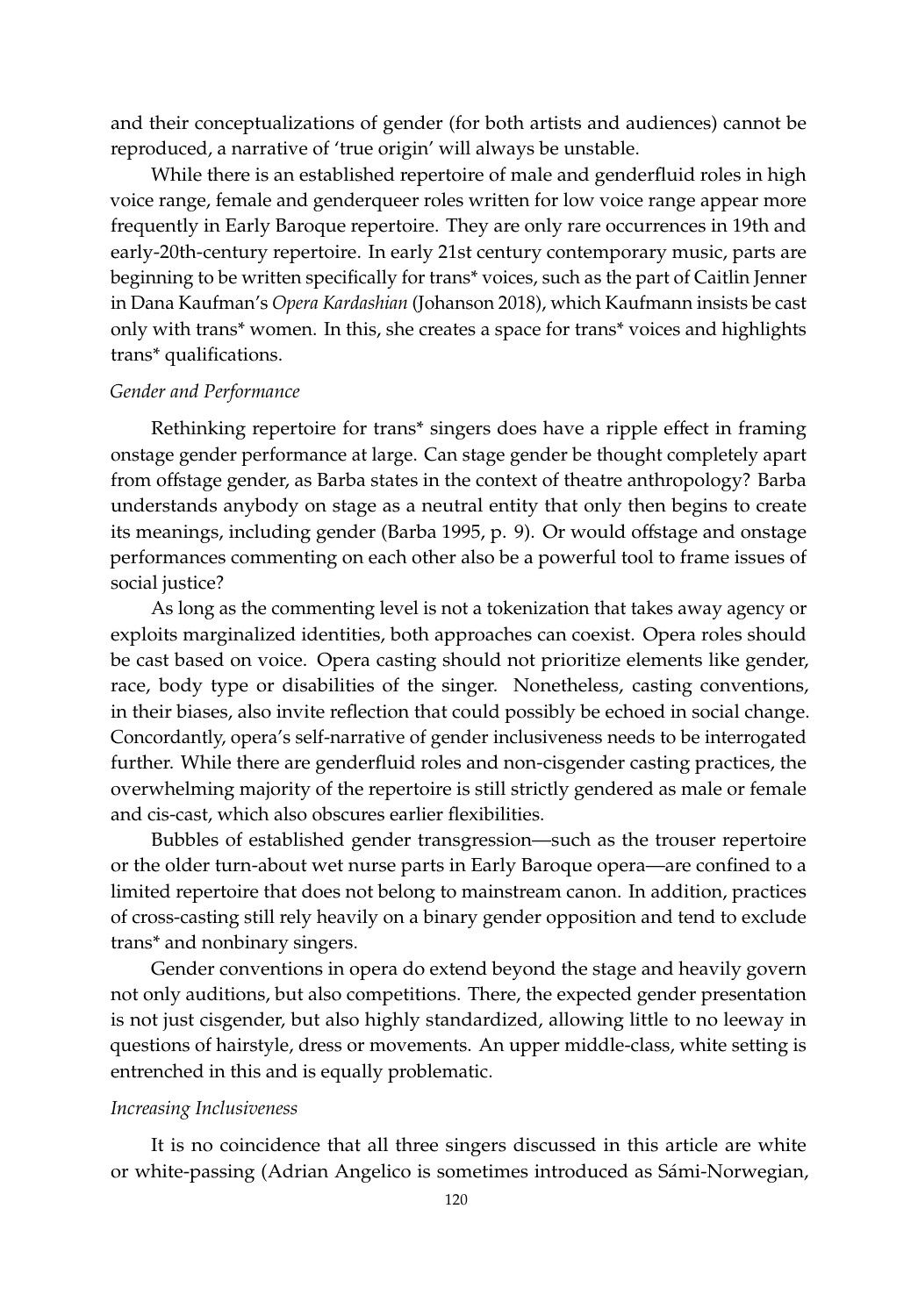marking his identity as a member of the ethnic minority of the Sámi [\(Nygaard](#page-18-11) [2017\)](#page-18-11); the briefly mentioned Holden Madagame identifies as Native American [\(Madagame](#page-17-15) [2017\)](#page-17-15)) and work on the Western opera circuit. Opera is still overwhelmingly white and elite as an industry. Additionally, while addressing the situation of trans\* singers is a central issue at this moment, it is notable that none of the trans\* opera singers more widely present in the media is a person of color. Within the European hegemony of ethnicities, it is telling that there are no Eastern European or Southern European names on the map.

Opera casting largely disregards age, though women may be placed at different disadvantages depending on their voice type and repertoire. Nevertheless, in particular in dramatic repertoire, singers will most often be older than the age they have to portray onstage. This productive separation of onstage and offstage presentations does offer a casting framework to also address issues of race, ethnicity, and gender.

Nonetheless, while casting is slowly becoming more racially and ethnically diverse (which raises issues of unequal pay and orientalist stereotyping), conventional stagings of 19th-century canon works still largely fetishize non-white and non-Western roles and continue to blackface or whitewash them. How the axis of gender in opera will be affected and possibly reframed by a growing presence of trans<sup>\*</sup> singers remains to be seen. How these changes will intersect with issues of race and age should be equally considered by the industry and in scholarly work.

#### **6. Conclusion**

This paper set out to trace how the construction of vocal gender is heavily tied into a historical gender binary, an issue musicological research has not yet addressed sufficiently from a trans\*-inclusive perspective. Examining media (self-)representation of three trans\* singers, my analysis then tried to glean how trans\* singers are challenging the opera industry within a greater context of vocal gender, and gender as performance.

All examples cited in this paper are recent. The singers discussed were born in the 1980s; they transitioned between 2014 and 2019, in years with a higher media presence of trans\* people than previously in many Western countries. Transitioning did have an impact on their careers. It did mean work in smaller houses, without a stable contract or with a smaller repertoire. In the case of Feltkamp, it even meant not working primarily as a singer. When discussing the change in discursive framework that trans\* singers bring to gender performance in opera, it should be remembered that this change involves trans\* singers risking their professional livelihoods. Lucia Lukas, Adrian Angelico, and Aiden K. Feltkamp have all stated that being who they are is ultimately more important to them than their opera careers [\(Feltkamp](#page-16-8) [2019a;](#page-16-8) [Nygaard](#page-18-11) [2017;](#page-18-11) [Nurnberg](#page-18-7) [2017\)](#page-18-7). What if they could have both, though?—"More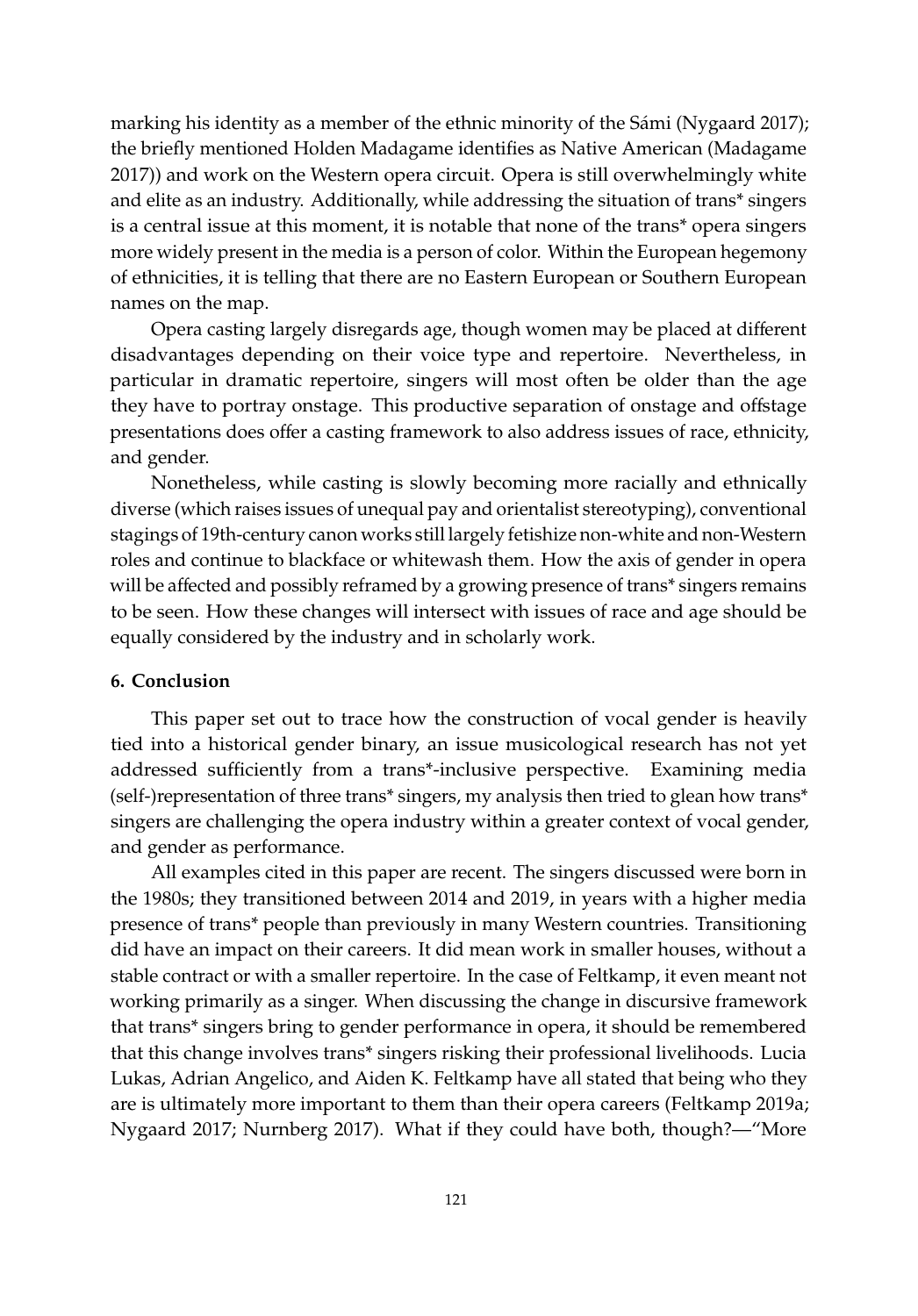and more trans artists are realizing that they can be both trans and an opera singer, something I once believed impossible," Feltkamp writes [\(Feltkamp](#page-16-8) [2019a\)](#page-16-8). Opera as the proverbial impossible art form may indeed have proven a beacon for queer artists precisely because it makes the affective performativity of gender perceptible.

Trans\* singers highlight issues of vocal and physical change that affect all singers. A more flexible framework of thinking voices and voice types would benefit singers at large. It would offer a chance to untangle opera casting from an early-20th-century construction of vocal gender that is, in its essentialism, already defied by the variety of repertoire from different centuries performed today. Trans\* singers are dismantling fictions of essentialized gender that limit artistic expression and scope of roles for all singers. When Lucia Lucas stars as Don Giovanni in 2019, her offstage gender identity should, one the one hand, not influence opinions on her onstage portrayal. On the other hand, casting Don Giovanni with a woman in the age of #MeToo is perhaps the most forward way to investigate the romanticized umbra of the role: a way that requires a female baritone.

Moving forward, the presence of trans\* singers offers a chance to rethink gendered implications of the fach system, to design inclusive contemporary music, and to develop more diverse staging concepts for established repertoire.

# **References**

<span id="page-15-7"></span>Abel, Sam. 1997. *Opera in the Flesh: Sexuality in Operatic Performance*. Boulder: Westview.

- <span id="page-15-3"></span>André, Naomi Adele. 2006. *Voicing Gender: Castrati, Travesti, and the Second Woman in Early-Nineteenth-Century Italian Opera*. Bloomington: Indiana University Press.
- <span id="page-15-10"></span>Angelico, Adrian. 2019. Adrian Angelico, Mezzo. Operabase. Available online: [https:](https://www.operabase.com/a/Adrian%20Angelico/1167/en) //[www.operabase.com](https://www.operabase.com/a/Adrian%20Angelico/1167/en)/a/Adrian%20Angelico/1167/en (accessed on 31 March 2019).
- <span id="page-15-0"></span>Angelico, Adrian. n.d. Adrian Angelico. Available online: https://[www.adrianangelico.com](https://www.adrianangelico.com) (accessed on 31 March 2019).
- <span id="page-15-1"></span>Barba, Eugenio. 1995. *The Paper Canoe: A Guide to Theatre Anthropology*. London: Routledge.
- <span id="page-15-8"></span>Bergeron, Katherine. 1996. The Castrato as History. *Cambridge Opera Journal* 8: 167–84. [\[CrossRef\]](http://dx.doi.org/10.1017/S0954586700004675)
- <span id="page-15-5"></span>Blackmer, Corinne E., and Patricia Juliana Smith. 1995. *En Travesti: Women, Gender Subversion, Opera*. New York: Columbia University Press.
- <span id="page-15-6"></span>Brett, Philip, Elizabeth Wood, and Gary Thomas, eds. 1994. *Queering the Pitch: The New Gay and Lesbian Musicology*. New York: Routledge.
- <span id="page-15-2"></span>Butler, Judith. 1990. *Gender Trouble: Feminism and the Subversion of Identity*. New York: Routledge.
- <span id="page-15-9"></span>Cayari, Christopher. 2019. Demystifying Trans\*+ Voice Education: The Transgender Singing Voice Conference. *International Journal of Music Education* 37: 118–31. [\[CrossRef\]](http://dx.doi.org/10.1177/0255761418814577)
- <span id="page-15-4"></span>Charton, Anke. 2012a. *Prima donna, primo uomo, musico: Körper und Stimme, Geschlechterbilder in der Oper*. Leipzig: Leipziger Universitäts Verlag.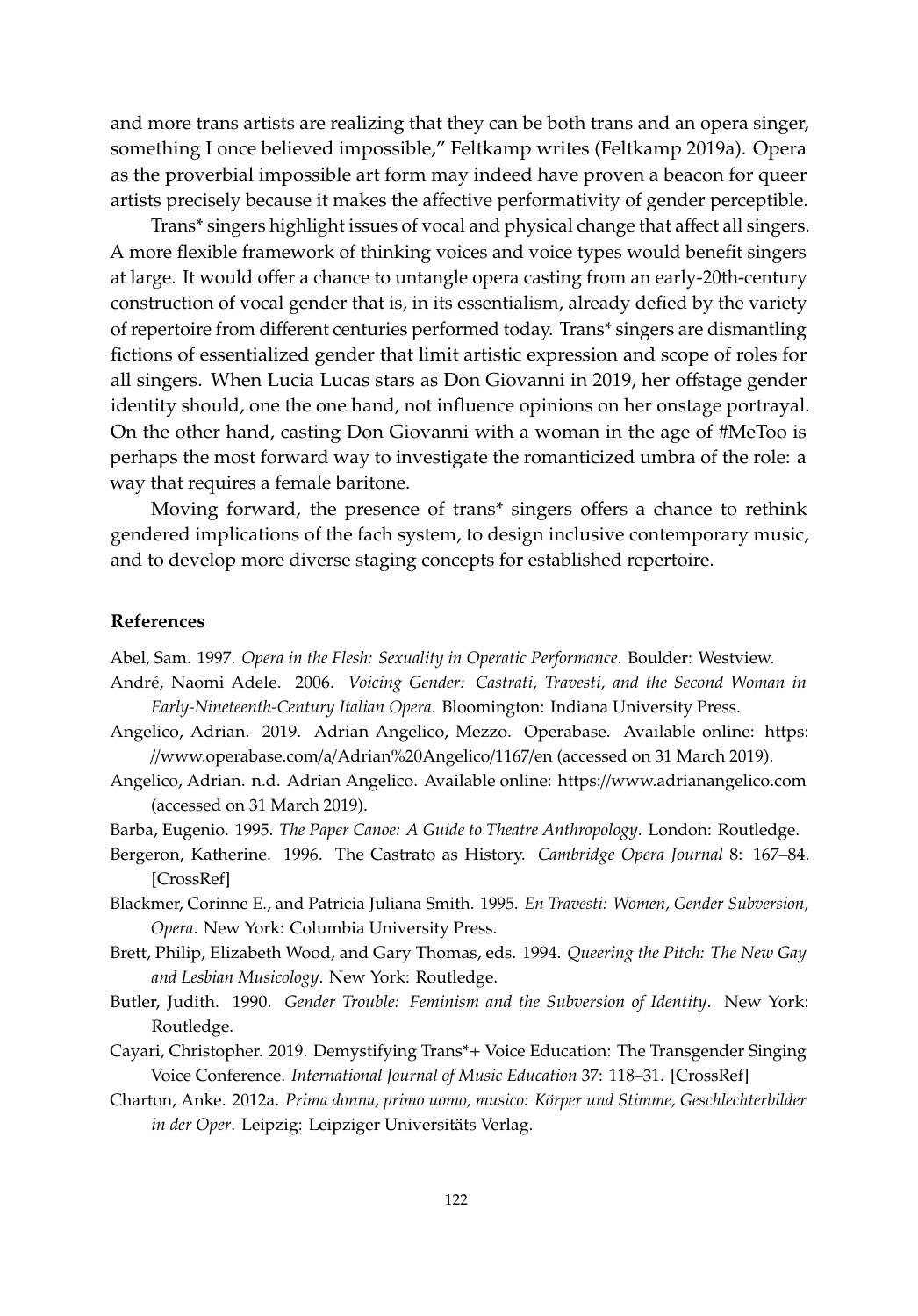- <span id="page-16-7"></span>Charton, Anke. 2012b. 'Was dem Manne die Bruststimme, das ist dem Weibe das Falsett.' Einige Anmerkungen zur Konstruktion des Stimmgeschlechts. *Freiburger Zeitschrift für GeschlechterStudien* 18: 39–52. [\[CrossRef\]](http://dx.doi.org/10.25595/57)
- <span id="page-16-9"></span>Den Norske Opera. 2018. Richard Strauss' Rosenkavaleren Med Store Følelser Og Stor Musikk. Available online: https://operaen.no/forestillinger/[rosenkavaleren-opera](https://operaen.no/forestillinger/rosenkavaleren-opera/)/ (accessed on 31 March 2019).
- <span id="page-16-10"></span>Eaton, Kristi. 2018. Transgender Opera Singer to Make U.S. History—in Oklahoma. *NBC News*. March 1. Available online: https://[www.nbcnews.com](https://www.nbcnews.com/feature/nbc-out/transgender-opera-singer-make-u-s-history-oklahoma-n851951)/feature/nbc-out/transgender[opera-singer-make-u-s-history-oklahoma-n851951](https://www.nbcnews.com/feature/nbc-out/transgender-opera-singer-make-u-s-history-oklahoma-n851951) (accessed on 31 March 2019).
- <span id="page-16-2"></span>Enke, A. Finn. 2012. The Education of Little Cis. Cisgender and the Discipline of Opposing Bodies. In *Transfeminist Perspectives in and beyond Transgender and Gender Studies*. Edited by A. Finn Henke. Philadelphia: Temple University Press, pp. 60–77.
- <span id="page-16-6"></span>Feldman, Martha. 2015. *The Castrato. Reflections on Natures and Kinds*. Berkeley: University of California Press.
- <span id="page-16-12"></span>Feltkamp, Aiden K. 2018. Gender & Diversity Educator. Available online: https://[www.](https://www.aidenkimfeltkamp.com/genderspeaker.html) [aidenkimfeltkamp.com](https://www.aidenkimfeltkamp.com/genderspeaker.html)/genderspeaker.html (accessed on 31 March 2019).
- <span id="page-16-8"></span>Feltkamp, Aiden K. 2019a. Does Opera Need Gendered Voice Types? Pt. 1 of 4. *NewMusicBox*, January 7. Available online: https://nmbx.newmusicusa.org/[does-opera-need-gendered](https://nmbx.newmusicusa.org/does-opera-need-gendered-voice-types/)[voice-types](https://nmbx.newmusicusa.org/does-opera-need-gendered-voice-types/)/ (accessed on 31 March 2019).
- <span id="page-16-13"></span>Feltkamp, Aiden K. 2019b. Are Operatic Voice Types Inherently Gendered? Pt. 2 of 4. *NewMusicBox*, January 14. Available online: https://[nmbx.newmusicusa.org](https://nmbx.newmusicusa.org/are-operatic-voice-types-inherently-gendered/)/are-operatic[voice-types-inherently-gendered](https://nmbx.newmusicusa.org/are-operatic-voice-types-inherently-gendered/)/ (accessed on 31 March 2019).
- <span id="page-16-14"></span>Feltkamp, Aiden K. 2019c. Adapting an Ever-Changing System. Pt. 3 of 4. *NewMusicBox*, January 21. Available online: https://nmbx.newmusicusa.org/[adapting-an-ever-changing](https://nmbx.newmusicusa.org/adapting-an-ever-changing-system/)[system](https://nmbx.newmusicusa.org/adapting-an-ever-changing-system/)/ (accessed on 31 March 2019).
- <span id="page-16-15"></span>Feltkamp, Aiden K. 2019d. Ungendered Voice Types for a New Century. Pt. 4 of 4. *NewMusicBox*, February 5. Available online: https://nmbx.newmusicusa.org/[ungendered-voice-types](https://nmbx.newmusicusa.org/ungendered-voice-types-for-a-new-century/)[for-a-new-century](https://nmbx.newmusicusa.org/ungendered-voice-types-for-a-new-century/)/ (accessed on 31 March 2019).
- <span id="page-16-0"></span>Feltkamp, Aiden K. n.d. Aiden Kim Feltkamp, Opera Creator and Diversity Educator. Available online: https://[www.aidenkimfeltkamp.com](https://www.aidenkimfeltkamp.com/)/ (accessed on 31 March 2019).
- <span id="page-16-5"></span>Freitas, Roger Freitas. 2003. The Eroticism of Emasculation: Confronting the Baroque Body of the Castrato. *The Journal of Musicology* 20: 196–249. [\[CrossRef\]](http://dx.doi.org/10.1525/jm.2003.20.2.196)
- <span id="page-16-4"></span>Fuchs, Viktor. 1967. *Die Kunst des Singens: Musizieren mit eigenen Stimme*. Kasel: Bärenreiter.
- <span id="page-16-3"></span>Grotjahn, Rebecca. 2005. 'Die Singstimmen scheiden sich ihrer Natur nach in zwei große Kategorien'. Die Konstruktion des Stimmgeschlechts als historischer Prozess. In *Puppen, Huren, Roboter: Körper der Moderne in der Musik zwischen 1900 und 1930*. Edited by Sabine Meine and Katharina Hottmann. Schliengen: Edition Argus, pp. 35–57.
- <span id="page-16-1"></span>Hadlock, Heather. 2001. On the Cusp between Past and Future. The Mezzo-Soprano Romeo of Bellini's I Capuleti. *The Opera Quaterly* 17: 399–422. [\[CrossRef\]](http://dx.doi.org/10.1093/oq/17.3.399)
- <span id="page-16-11"></span>Hamburger Abendblatt. 2018. So flattert die 'Fledermaus' durch den Großen Saal. *Hamburger Abendblatt*, December 31. Available online: https://[www.abendblatt.de](https://www.abendblatt.de/kultur-live/article216111259/Wie-die-Fledermaus-durch-den-Grossen-Saal-flattert.html)/kultur-live/ article216111259/[Wie-die-Fledermaus-durch-den-Grossen-Saal-flattert.html](https://www.abendblatt.de/kultur-live/article216111259/Wie-die-Fledermaus-durch-den-Grossen-Saal-flattert.html) (accessed on 31 March 2019).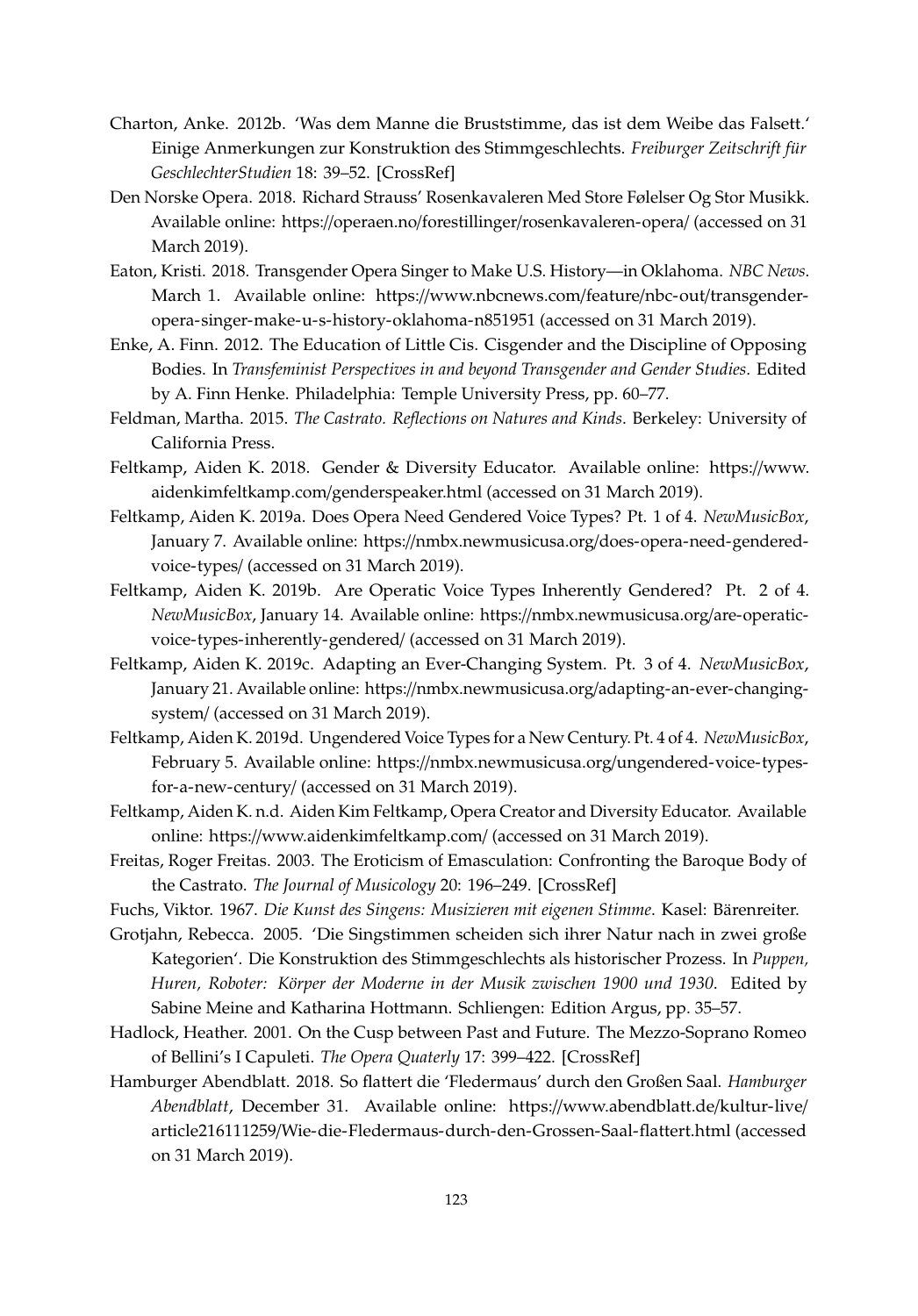- <span id="page-17-8"></span>Heller, Wendy. 2003. *Emblems of Eloquence: Opera and Women's Voices in Seventeenth-Century Venice*. Berkeley: University of California Press.
- <span id="page-17-4"></span>Hennies, Sarah. 2017. *Contralto*, 50'. Art Documentary. Film.
- <span id="page-17-9"></span>Herr, Corinna. 2002. Farinelli. In *Körperproduktionen zur Artifizialität der Geschlechter*. Edited by Alexandra Karentzos, Brigit Käufer and Katharina Sykora. Marburg: Jonas Verlag, pp. 55–67.
- <span id="page-17-5"></span>Hülcker, Neo. n.d. Neo Hülcker. Available online: http://[www.neohuelcker.de](http://www.neohuelcker.de/)/ (accessed on 31 March 2019).
- <span id="page-17-11"></span>Jackson Hearns, Liz, and Brian Kremer. 2018. *The Singing Teacher's Guide to Transgender Voices*. San Diego: Plural Publishing.
- <span id="page-17-10"></span>Jarman-Ivens, Freya, ed. 2007. *Oh Boy!: Masculinities and Popular Music*. New York: Routledge.
- <span id="page-17-17"></span>Johanson, Daniel. 2018. Pop-Culture as Source Material and Writing for Trans Voice: A Conversation with Opera Kardashian Composer Dana Kaufman. *Scapi Magazine (blog)*, March 2. Available online: https://scapimag.com/2018/03/02/[pop-culture-as](https://scapimag.com/2018/03/02/pop-culture-as-source-material-and-writing-for-trans-voice-a-conversation-with-opera-kardashian-composer-dana-kaufman/)[source-material-and-writing-for-trans-voice-a-conversation-with-opera-kardashian](https://scapimag.com/2018/03/02/pop-culture-as-source-material-and-writing-for-trans-voice-a-conversation-with-opera-kardashian-composer-dana-kaufman/)[composer-dana-kaufman](https://scapimag.com/2018/03/02/pop-culture-as-source-material-and-writing-for-trans-voice-a-conversation-with-opera-kardashian-composer-dana-kaufman/)/ (accessed on 31 March 2019).
- <span id="page-17-1"></span>Knaus, Kordula. 2011. *Männer als Ammen, Frauen als Liebhaber: Cross-Gender Casting in der Oper, 1600–1800*. Stuttgart: Franz Steiner Verlag.
- <span id="page-17-6"></span>Koestenbaum, Wayne. 1993. *The Queen's Throat: Opera, Homosexuality, and the Mystery of Desire*. New York: Poseidon.
- <span id="page-17-12"></span>Lucas, Lucia. 2014. Øp3r4 for Engineers | Lucia Lucas' Transition. Available online: [http:](http://0p3r4.com/) //[0p3r4.com](http://0p3r4.com/)/ (accessed on 31 March 2019).
- <span id="page-17-16"></span>Lucas, Lucia. 2019. Lucia Lucas, Baritone. Operabase. Available online: https://[www.](https://www.operabase.com/a/Lucia-Lucas/21546/en) [operabase.com](https://www.operabase.com/a/Lucia-Lucas/21546/en)/a/Lucia-Lucas/21546/en (accessed on 31 March 2019).
- <span id="page-17-0"></span>Lucas, Lucia. n.d. LuciaLucas.de. Available online: https://[lucialucas.de](https://lucialucas.de/)/ (accessed on 31 March 2019).
- <span id="page-17-15"></span>Madagame, Holden. 2017. Holden Madagame: The Trans Opera Singer Who Went from Mezzo Soprano to Tenor. *The Independent*, December 4. Available online: https://[www.independent.co.uk](https://www.independent.co.uk/arts-entertainment/music/features/holden-madagame-glyndebourne-academy-transgender-opera-a8090386.html)/arts-entertainment/music/features/holden[madagame-glyndebourne-academy-transgender-opera-a8090386.html](https://www.independent.co.uk/arts-entertainment/music/features/holden-madagame-glyndebourne-academy-transgender-opera-a8090386.html) (accessed on 31 March 2019).
- <span id="page-17-14"></span>Madagame, Holden. n.d. Holden Madagame. Tenor, Trans Activist. Available online: https://[holdenmadagame.com](https://holdenmadagame.com/)/ (accessed on 31 March 2019).
- <span id="page-17-7"></span>McClary, Susan. 1991. *Feminine Endings: Music, Gender and Sexuality*. Minneapolis and London: University of Minnesota Press.
- <span id="page-17-3"></span>McClary, Susan. 2013. Soprano Masculinities. In *Masculinity in Opera*. Edited by Philip Purvis. London: Routledge, pp. 33–50.
- <span id="page-17-2"></span>Nadoleczny, Max. 1923. *Untersuchungen über den Kunstgesang*. Berlin: Springer.
- <span id="page-17-13"></span>Nellissen, Monika. 2019. Kein Platz Für Alte Miesepeter. *Die Welt*, January 2. Available online: https://www.welt.de/print/die\_welt/hamburg/[article186417790](https://www.welt.de/print/die_welt/hamburg/article186417790/Kein-Platz-fuer-alte-Miesepeter.html)/Kein-Platz-fuer[alte-Miesepeter.html](https://www.welt.de/print/die_welt/hamburg/article186417790/Kein-Platz-fuer-alte-Miesepeter.html) (accessed on 31 March 2019).